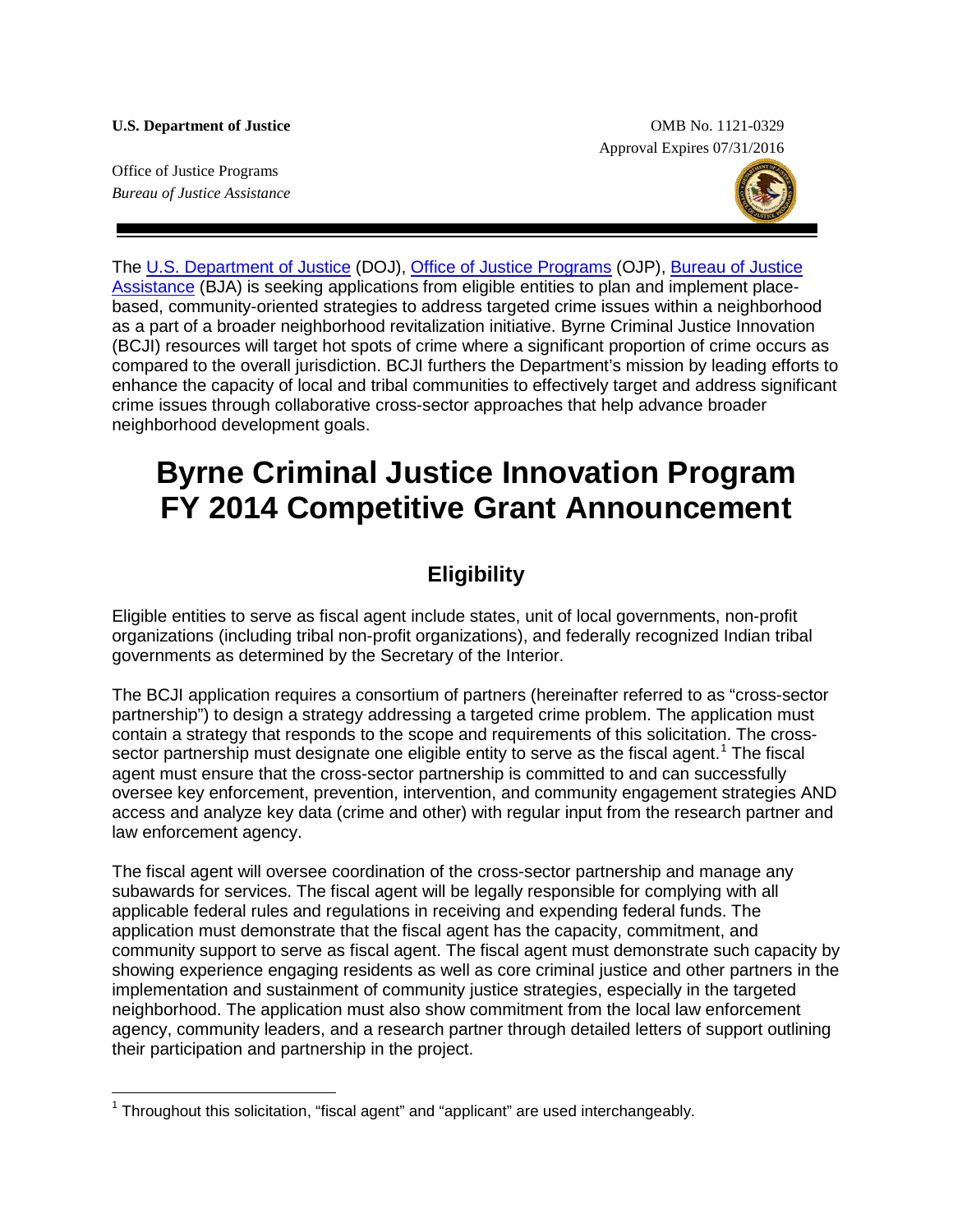Jurisdictions are strongly encouraged to coordinate with and seek the support of their local U.S. Attorney and local policymakers.

BJA may elect to make awards for applications submitted under this solicitation in future fiscal years, dependent on the merit of the applications and on the availability of appropriations.

# **Deadline**

Applicants must register with **Grants.gov** prior to submitting an application. (See "How to Apply," page 31.) All applications are due by 11:59 p.m. eastern time on May 6*,* 2014*.* (See "Deadlines: Registration and Application," page 5*.*)

All applicants are encouraged to read this **[Important Notice: Applying for Grants in](http://www.ojp.usdoj.gov/funding/grantsgov_information.htm)  [Grants.gov.](http://www.ojp.usdoj.gov/funding/grantsgov_information.htm)**

# **Contact Information**

For technical assistance with submitting an application, contact the Grants.gov Customer Support Hotline at 800-518-4726 or 606-545-5035, or via e-mail to [support@grants.gov.](mailto:support@grants.gov) The [Grants.gov](http://www.grants.gov/applicants/apply_for_grants.jsp) Support Hotline hours of operation are 24 hours a day, 7 days a week, except federal holidays.

Applicants that experience unforeseen Grants.gov technical issues beyond their control that prevent them from submitting their application by the deadline must e-mail the BJA contact identified below **within 24 hours after the application deadline** and request approval to submit their application.

For assistance with any other requirement of this solicitation, contact the BJA Justice Information Center at 1-877-927-5657, via e-mail to [JIC@telesishq.com,](mailto:JIC@telesishq.com) or via live web chat at [www.justiceinformationcenter.us](http://www.justiceinformationcenter.us/)*.* The BJA Justice Information Center hours of operation are 8:30 a.m. to 5:00 p.m. eastern time, Monday through Friday, and 8:30 a.m. to 8:00 p.m. eastern time on the solicitation close date.

Grants.gov number assigned to this announcement: BJA-2014-3822

Release date: March 10, 2014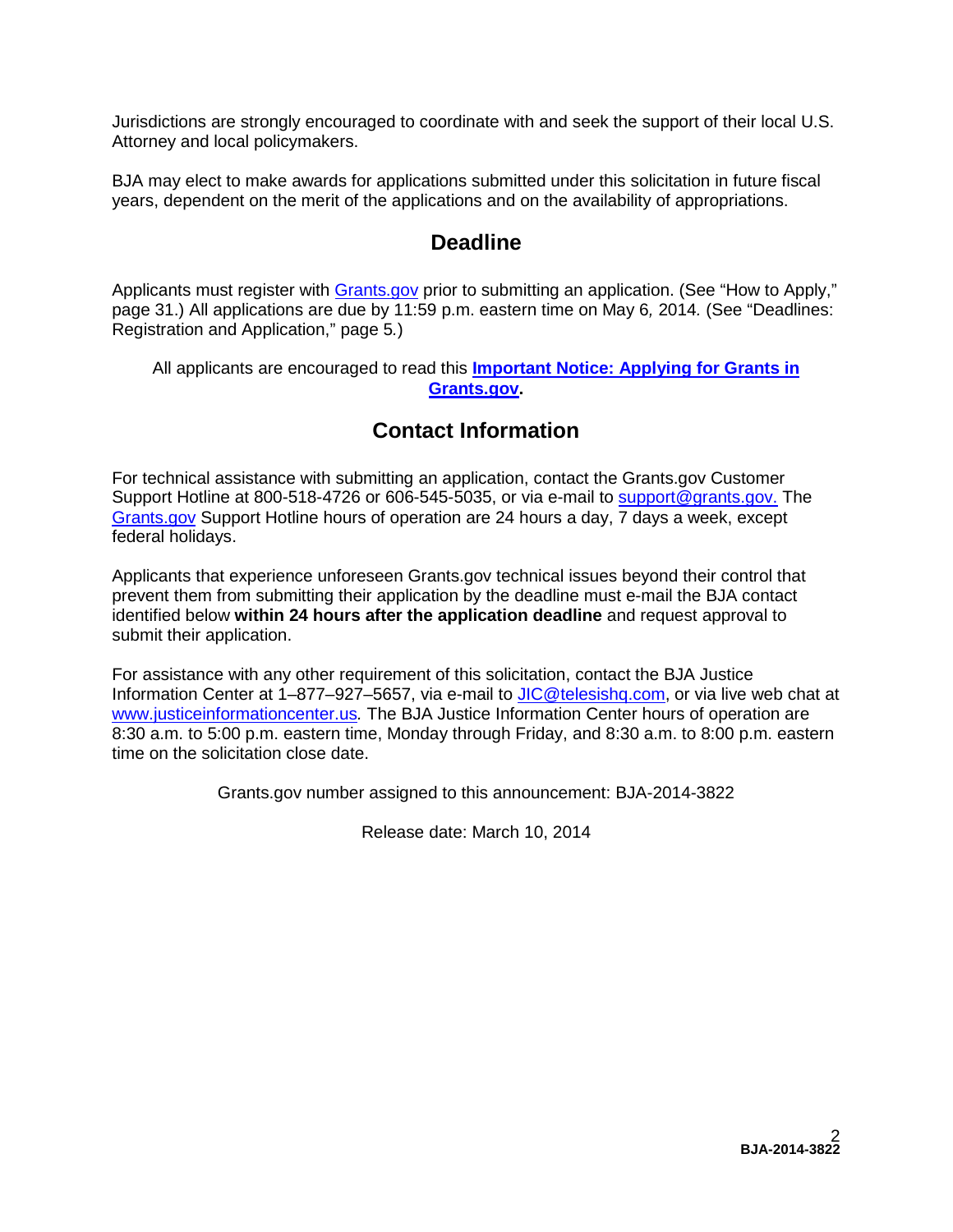| Information to Complete the Application for Federal Assistance (SF-424)18 |    |
|---------------------------------------------------------------------------|----|
| Project Abstract……………………………………………………………………                                | 12 |
|                                                                           |    |
|                                                                           |    |
|                                                                           |    |
|                                                                           |    |
|                                                                           |    |
|                                                                           |    |
|                                                                           |    |
|                                                                           |    |
|                                                                           |    |
|                                                                           |    |
|                                                                           |    |
|                                                                           |    |

# **Contents**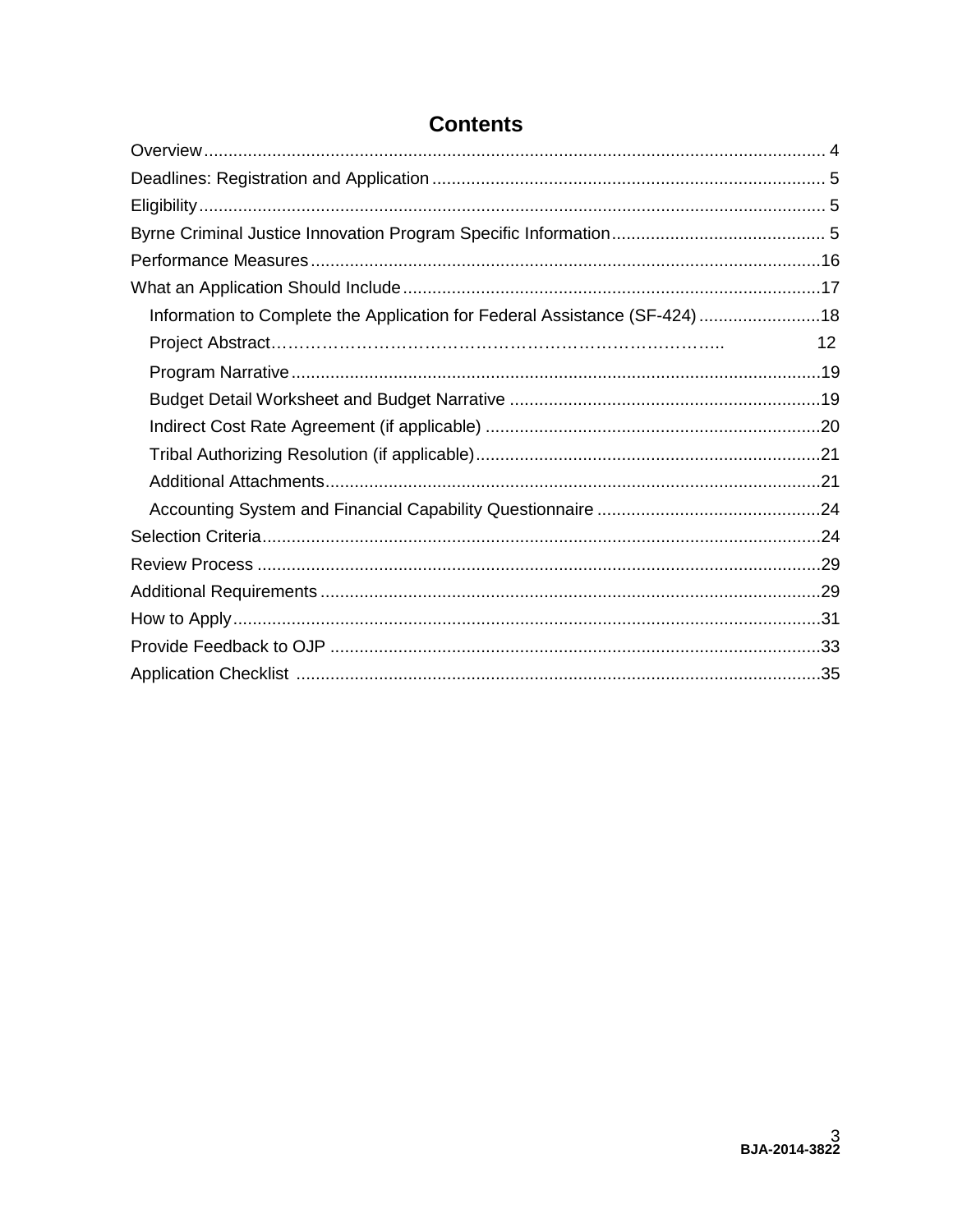# **Byrne Criminal Justice Innovation Program (BCJI) (CFDA #16.817)**

# <span id="page-3-0"></span>**Overview**

Healthy, vibrant communities<sup>[2](#page-3-1)</sup> are places that provide the opportunities, resources, and an environment that children, youth, and adults need to maximize their life outcomes, including high-quality schools and cradle-to-career educational programs; high-quality and affordable housing; thriving commercial establishments; access to quality health care and health services; art and cultural amenities; parks and other recreational spaces; and the safety to take advantage of these opportunities. Unfortunately, millions of Americans live in distressed neighborhoods<sup>[3](#page-3-2)</sup> where a combination of crime, poverty, unemployment, poor health, struggling schools, inadequate housing, and disinvestment keep many residents from reaching their full potential. The complexity of these issues has led to the emergence of comprehensive placebased and community-oriented initiatives that involve service providers from multiple sectors, as well as community representatives from all types of organizations, to work together to reduce and prevent crime and to revitalize communities.

In many ways, community safety and crime prevention are prerequisites to the transformation of distressed communities, including the revitalization of civic engagement. Addressing community safety is the role of criminal justice agencies, the community and its partners as a whole. To improve and revitalize communities, all relevant stakeholders should be included: law enforcement and criminal justice, education, housing, health and human services, community and faith-based non-profits, local volunteers, residents, and businesses.

Given the significant needs and limited resources of some of these communities, local and tribal leaders need tools and information about crime trends in their jurisdiction and assistance in assessing, planning, and implementing the most effective use of criminal justice resources to address these issues. Research suggests that crime clustered in small areas, or "crime hot spots," accounts for a disproportionate amount of crime and disorder in many communities. As a result, the criminal justice field has been creating new evidence-based strategies designed to prevent and deter future crime in hot spots. Many communities need assistance to implement data-driven problem solving strategies that target crime and safety concerns.

The Byrne Criminal Justice Innovation (BCJI) Program is part of the Neighborhood Revitalization Initiative (NRI), which provides neighborhoods with coordinated federal support in the implementation of place-based strategies as part of larger comprehensive neighborhood revitalization efforts. NRI includes programs within agencies such as the Departments of Education, Justice, Health and Human Services, Housing and Urban Development, and Treasury.

<span id="page-3-1"></span><sup>2</sup> BJA uses "neighborhood" and "community" interchangeably. A *neighborhood* is an area that has social meaning to residents and is delineated by major streets or physical topography and is typically less than two miles wide. The neighborhood must encompass a proportion of crime hot spot(s) locations that show a consistent history of crime. This is the geographic area within which the BCJI project activities must take place.

<span id="page-3-2"></span><sup>3</sup> A *distressed neighborhood* is one with hot spots of high crime (overall or types of crime) combined with other key features that may affect a community's capacity to deter crime including concentrated poverty, high unemployment, low performing schools, and limited infrastructure such as housing, social services, and business.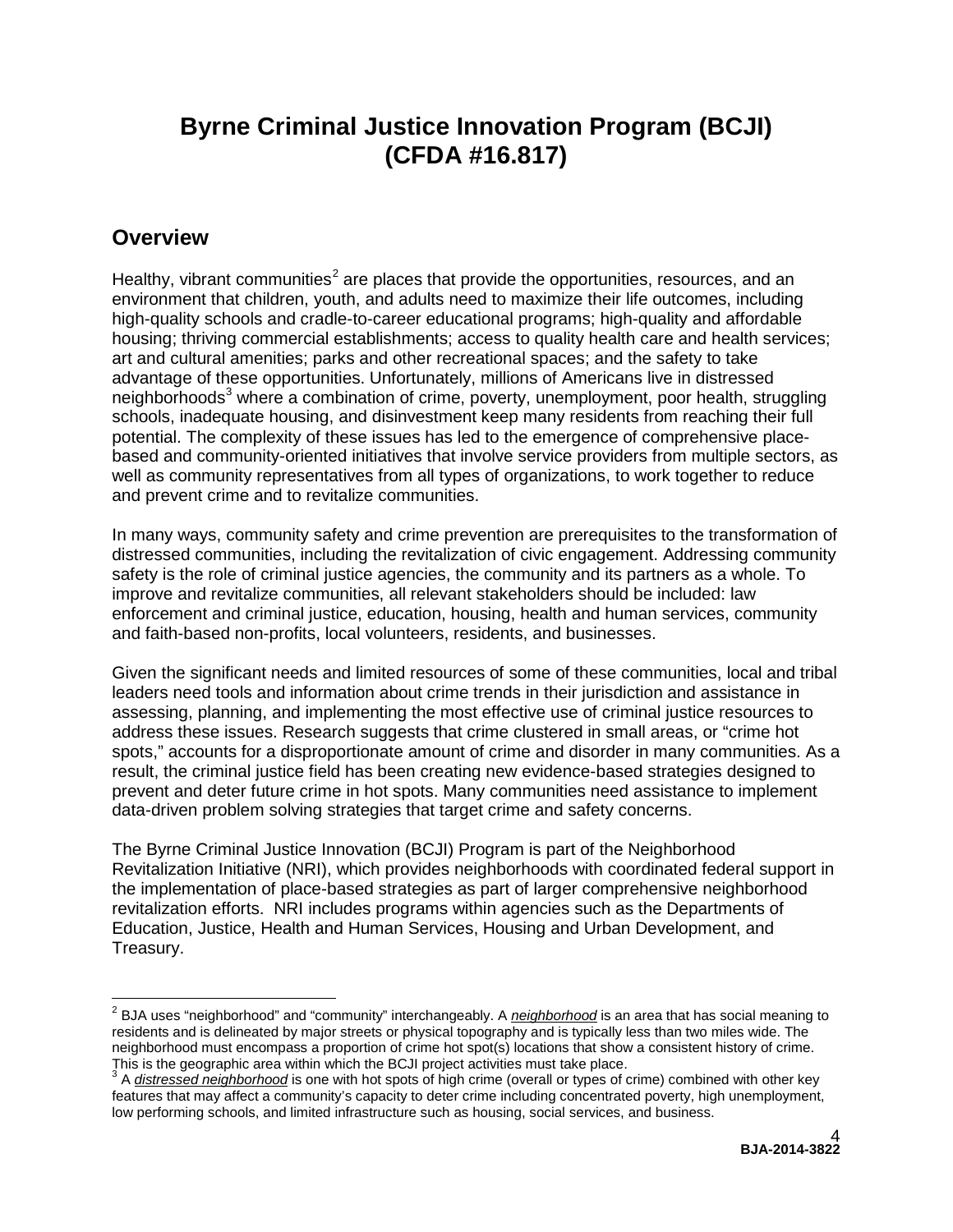# <span id="page-4-0"></span>**Deadlines: Registration and Application**

Applicants must register with Grants.gov prior to submitting an application. OJP encourages applicants to **register several weeks before** the application submission deadline. In addition, OJP urges applicants to submit applications 72 hours prior to the application due date. The deadline to apply for funding under this announcement is 11:59 p.m. eastern time on May 6, 2014*.* See "How to Apply" on page 31 for details.

# <span id="page-4-1"></span>**Eligibility**

Refer to the title page for eligibility under this program.

# <span id="page-4-2"></span>**BCJI Program-Specific Information**

# **Why focus on place-based crime strategies?**

While overall crime levels are at a 30-year low, some jurisdictions still experience increases in overall crime or specific types of crime. In some of these places, a disproportionate amount of all crime jurisdiction-wide occurs in "microplaces" (a city block or even smaller). In some communities, less than 10 percent of all city blocks can drive large proportions of calls for service and crime incidents (as much as 30 to 80 percent). Moreover, crime in these hot spots can be very stable over time, creating an opportunity to prevent crime by focusing on these locations.

While crime hot spots can be disbursed throughout a jurisdiction, they can also be concentrated in communities that are poor, have a limited infrastructure of affordable housing and retail, lack strong schools, and suffer from a shortage of effective community-based organizations to provide needed human services. These communities may also have high numbers of residents on community supervision from the courts or prison, at-risk youth, and people engaged with behavioral health and social services agencies.

Place-based initiatives can strengthen the capacity of neighborhood residents and organizations so that they are able to implement comprehensive strategies to revitalize an entire neighborhood or community to create lasting change for its residents. These place-based initiatives also create new opportunities for alignment across institutions, including federal and local government, tribal government, the private sector, philanthropic and non-profit organizations, and across issue areas including crime, housing, health, education, workforce development, transportation, and business.

### **Why focus on community-oriented crime strategies?**

A critical pillar of the BCJI Program is neighborhood empowerment. Community-oriented approaches build trust, facilitate a mutually beneficial exchange of knowledge and resources, enhance the community's perception of the fairness and effectiveness of policies and interventions, and increase the willingness of the community and those in the criminal justice system to comply with the social mores in the community. Implementing these approaches without strong community collaboration will likely be unsuccessful and may overlook a neighborhood's unique needs and challenges as well as the ability to develop and implement sustainable neighborhood revitalization. Community leaders and residents are often in the best position to motivate, implement, and sustain change over time; therefore, applications should be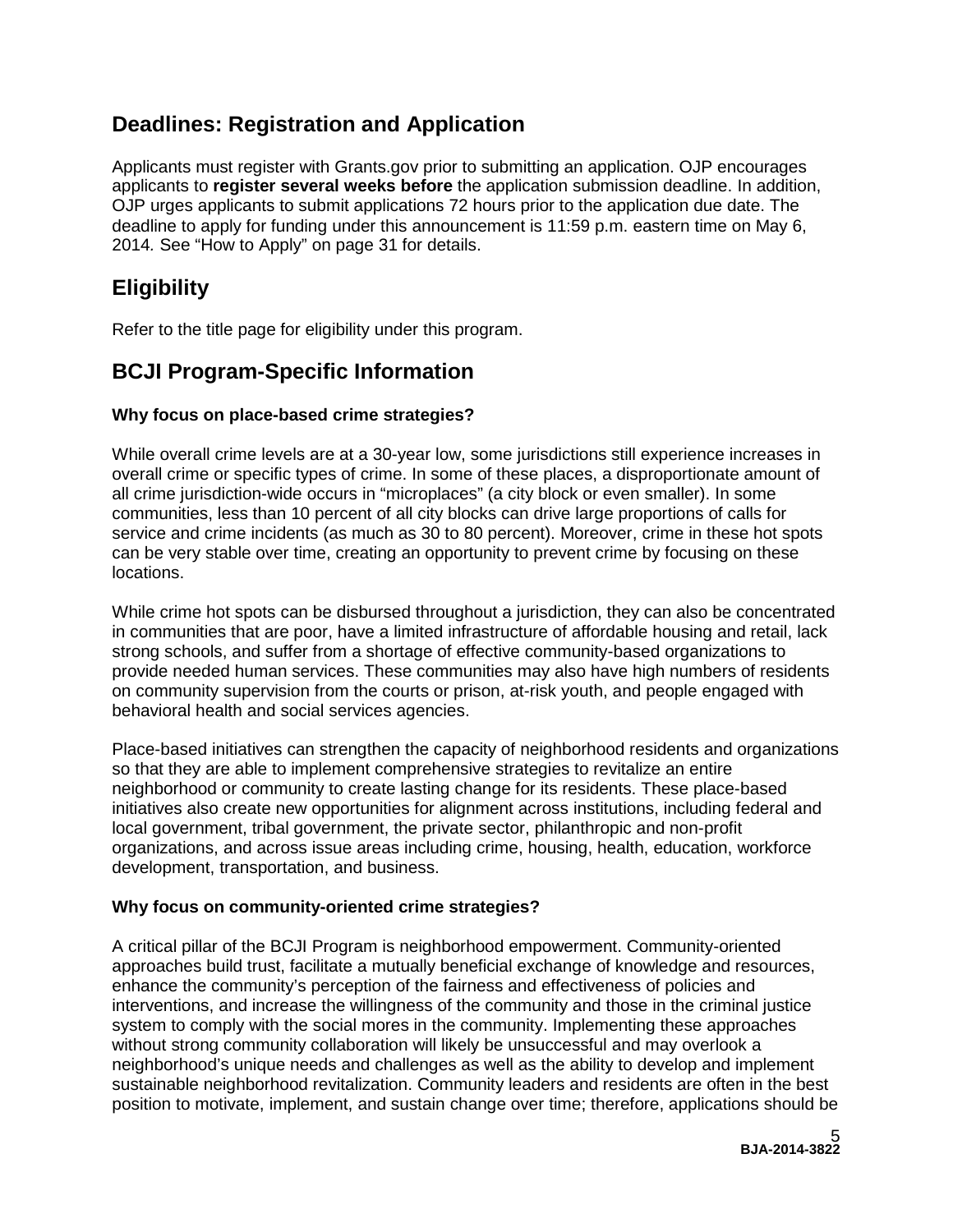developed in close collaboration with community members to build community support for community needs as they evolve over time and indicate how community residents will be involved as full partners throughout the project.

#### **How can research and data aid place based crime strategies?**

The last two decades have seen the development of new evidence-based, place-based strategies that target crime hot spots through enhanced law enforcement strategies and complementary approaches designed to address a community's capacity to prevent and deter crime.[4](#page-5-0) At the same time, community-oriented approaches such as Weed and Seed, community policing, and community prosecution have made collaboration with community residents and leaders a priority, building trust and information sharing, enhancing the perception of the community about the fairness and effectiveness of the interventions, and increasing the willingness of community residents to comply with informal social controls in the community.

The criminal justice field has led efforts to create and test new community-based collaborations that address criminogenic risk factors<sup>[5](#page-5-1)</sup> through problem-solving courts like community courts, community corrections and diversion programs, and community-based offender reentry strategies. Making it physically more difficult for crime to occur by addressing physical conditions that increase risk can be very effective, using crime prevention through environmental design (CPTED $^6$  $^6$ ), related civil legal strategies such as code enforcement and civil nuisance laws to prevent or reduce crime or problems that impact quality of life, $^7$  $^7$  and community revitalization. *See pages 10-11 for a list of resources for finding evidence-based strategies for crime reduction.*

#### **What is capacity and how does it fit within the BCJI approach?**

The BCJI approach assumes that responsibility for community safety and revitalization belongs to all stakeholders, including community members, service agencies, and government. Therefore, the overall strategy should include all key stakeholders in the problem-solving process and there must be basic capacity to engage community-based partners, community leaders, and residents to collaborate in addressing the priority crime issue identified.

Community capacity is the ability to mobilize collective action toward defined community goals. This capacity can be developed through the cultivation of relationships among neighborhood

<span id="page-5-0"></span><sup>&</sup>lt;sup>4</sup> Law enforcement strategies such as Hot Spots Policing, CeaseFire, Project Safe Neighborhoods, Drug Marketing Intervention, and Problem Oriented Policing have built on data-driven problem-solving combined with tactical enforcement to address high-risk offenders and crime. Some of these strategies have also employed community engagement efforts.

<span id="page-5-1"></span> $\frac{5}{5}$  Criminogenic risk actors are 1) anti-social personality, 2) anti-social attitudes and values, 3) anti-social associates, 4) family dysfunction, 5) poor self-control, 6) poor problem-solving skills, 7) substance abuse, and 8) lack of employment and/or employment skills.

<span id="page-5-2"></span><sup>6</sup> CPTED emphasizes the proper design and effective use of a created environment to reduce crime and enhance the quality of life.

<span id="page-5-3"></span>Related civil legal remedies might include enforcement of nuisance and drug abatement laws to address problem properties using creative strategies like eviction, land/property use laws, improvements, and tenant screening by the neighborhood association; use of restraining orders to combat batterers, gangs, or delinquent youth; enforcing local ordinances through injunctions against loitering and gang member congregations; and banning of drug paraphernalia, billboards, and spray paint. The use of planning principles including CPTED in connection with these legal tools and technology can provide powerful ways to discourage a range of criminal activity from assaults to drug dealing. Joint community-criminal justice problem solving and communication of community expectations can result in improvement to health and safety violations, enforced clean-up and upkeep of blighted properties, eviction of problem tenants, and improved property management, with a resulting efficiency in crime abatement.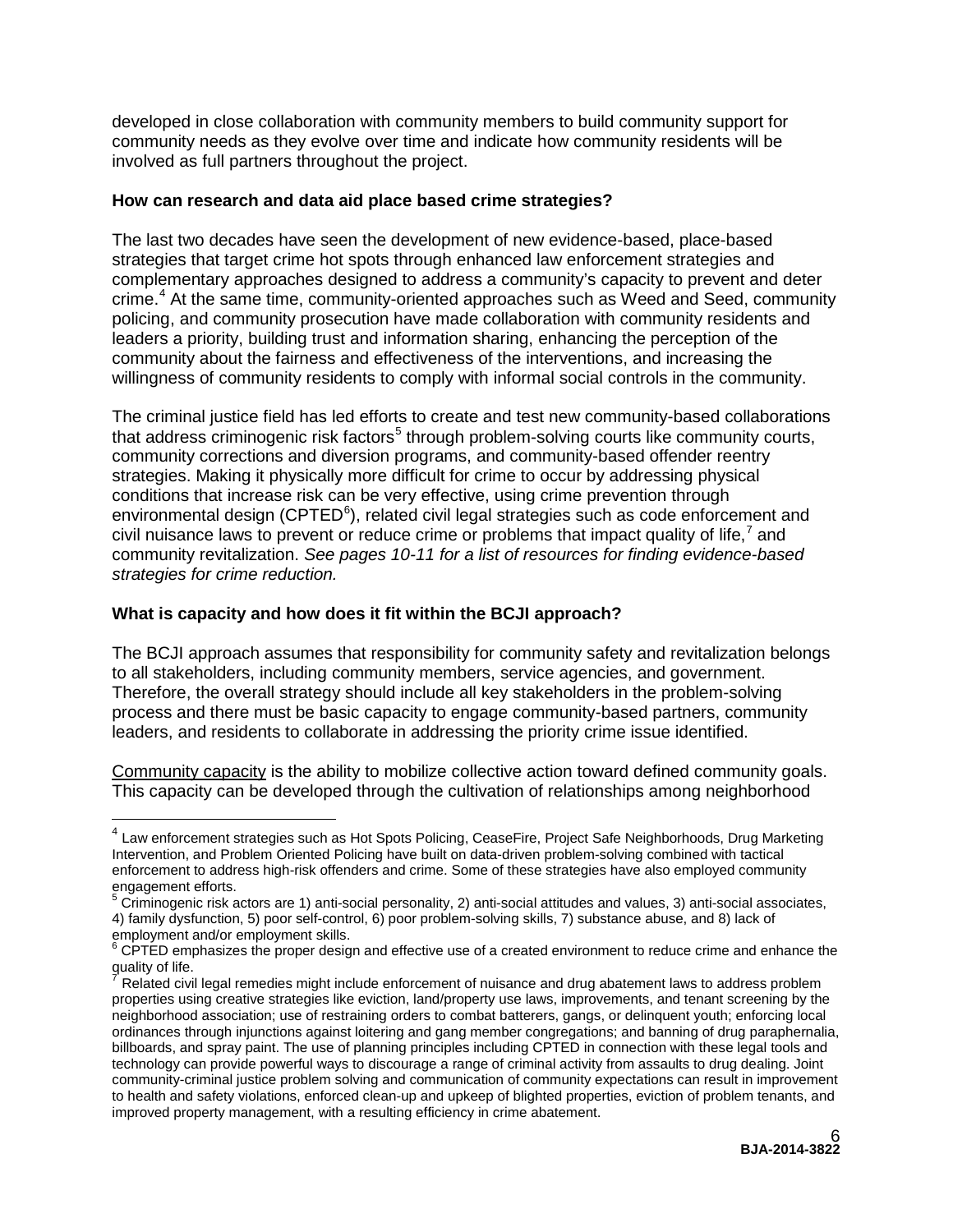residents, community organizations, and institutions. The capacity of organizations and crosssector partnerships is defined as the ability to bring stakeholders together to exchange ideas, jointly plan, and collaborate in actions intended to increase safety and strengthen the community.

Communities without the capacity to cultivate cross-sector partnerships, engage community residents, and/or identify a public safety related problem within that community should consider applying for other grant programs and/or accessing training and technical resources, including the [Building Neighborhood Capacity Resource Center.](http://www.buildingcommunitycapacity.org/)

### **How does BCJI fit within larger neighborhood revitalization efforts across federal agencies?**

Each year, the federal government funds numerous crime, affordable housing, health, cradle-tocareer education, and community and economic development initiatives through an array of programs. Yet, the need for federal money to fund these initiatives has continued to grow, while the federal budget increasingly has been strained by other competing funding priorities. Through coordinated federal support, there are growing interagency efforts to align a comprehensive range of federal programs across several agencies, including the Departments of Education, Justice, Health and Human Services, Housing and Urban Development, and Treasury to revitalize the nation's most distressed neighborhoods.

Read more about these federal initiatives: [White House neighborhood revitalization](http://www.whitehouse.gov/administration/eop/oua/initiatives/neighborhood-revitalization) and [Promise Zones.](http://portal.hud.gov/hudportal/HUD?src=/program_offices/comm_planning/economicdevelopment/programs/pz)

Due to similarities in geographic targets and the inextricable link between housing, education, health, economic development, and public safety, applicants should develop a plan to coordinate BCJI with other existing neighborhood revitalization efforts—such as ED's Promise Neighborhoods,<sup>[8](#page-6-0)</sup> HUD's Choice Neighborhoods<sup>[9](#page-6-1)</sup> and/or HHS's Community Health Center<sup>[10](#page-6-2)</sup> grants, or Treasury's Community Development Financial Institutions<sup>[11](#page-6-3)</sup> (CDFI) funds, or a Promise Zone's designation—whenever these resources are directed to locations proposed to be targeted with a grant under this solicitation.

Applicants are also encouraged to go to the [BJA web site](https://www.bja.gov/) for potential resources to support community safety goals, including grants and training and technical assistance.

Consistent with this approach, wherever possible and appropriate, applicants should partner (by braiding funding streams, contributing to policy development, etc.) with organizations engaged in revitalization of other neighborhood assets. These coordinated efforts should result in the strategic investment of resources into the following key neighborhood assets:

a. Developmental assets that allow residents to attain the skills needed to be successful in all aspects of life (e.g., educational institutions, early learning centers, and health resources);

<span id="page-6-0"></span><sup>&</sup>lt;sup>8</sup> For more information, go to [www2.ed.gov/programs/promiseneighborhoods/index.html.](http://www2.ed.gov/programs/promiseneighborhoods/index.html)<br><sup>9</sup> For more information, go to

<span id="page-6-2"></span><span id="page-6-1"></span>[portal.hud.gov/hudportal/HUD?src=/program\\_offices/public\\_indian\\_housing/programs/ph/cn.](http://portal.hud.gov/hudportal/HUD?src=/program_offices/public_indian_housing/programs/ph/cn) <sup>10</sup> For more information, go to [www.bphc.hrsa.gov/about/index.html.](http://bphc.hrsa.gov/about/index.html) <sup>11</sup> For more information, go to [www.cdfifund.gov.](http://www.cdfifund.gov/)

<span id="page-6-3"></span>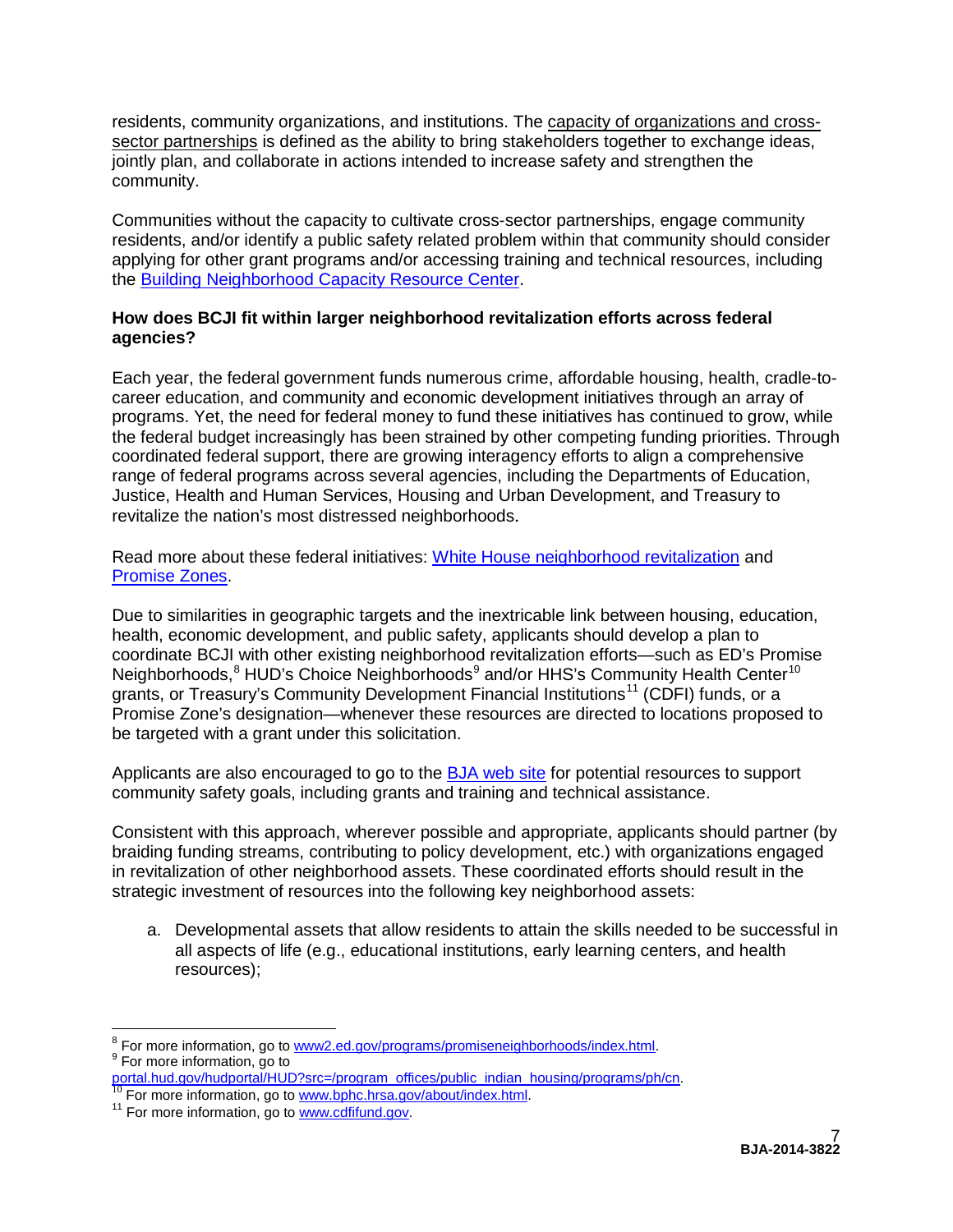- b. Commercial assets associated with production, employment, transactions, and sales (e.g., labor force and retail establishments);
- c. Recreational assets that create value in a neighborhood beyond work and education (e.g., parks, open space, arts organizations, restaurants, movie theatres, and athletic facilities);
- d. Physical assets associated with the built environment and physical infrastructure (e.g., housing, commercial buildings, roads, sidewalks, and bike paths); and
- e. Social assets that establish well-functioning social interactions (e.g., criminal justice, juvenile justice, and community engagement).

#### **What are the core elements of BCJI?**

#### *Place-based strategy*

Targets a neighborhood with high levels of crime or types of crime in order to most effectively direct resources and to positively influence multiple social disorganization factors such as concentration of high-risk residents, limited infrastructure, and collective efficacy of community and physical conditions. An initial strategy to clearly define the nature, extent, and factors of the crime issue and to target the criminal activity with a comprehensive, community-oriented approach is essential.

#### *Data-driven problem solving*

Local researcher-practitioner partnerships can help a community use data to clearly define problems, identify evidence-based strategies, create innovative strategies, and assess program implementation and intended program impacts. They can also help communities assess gaps in services, strategies, and partners. Data-driven approaches focus on identifying a problem(s), gathering necessary data, conducting analysis, selecting a response, and assessing program impact and effectiveness.

#### *Community-oriented*

To catalyze and sustain change, there must be active involvement and leadership of neighborhood residents throughout the revitalization process. Understanding residents' views of the neighborhood and how residents want their neighborhood to change is critical. Tactical enforcement by criminal justice partners is maximized through collaborations with community residents and builds positive social controls that can deter future crime and enhance trustbuilding with police, prosecutors, and other criminal justice partners. Engaging in communityoriented strategies should be driven by local data and needs, and address critical issues comprehensively—for example, addressing drug markets and sales through enforcement, treatment, and prevention.

#### *Cost effective*

Place-based strategies may assist local jurisdictions in maximizing their resources by identifying the drivers of crime in persistently high-crime communities and targeting these drivers through comprehensive strategies.

To ensure the success and sustainability of place-based efforts, projects should include several critical aspects to their structure and approach: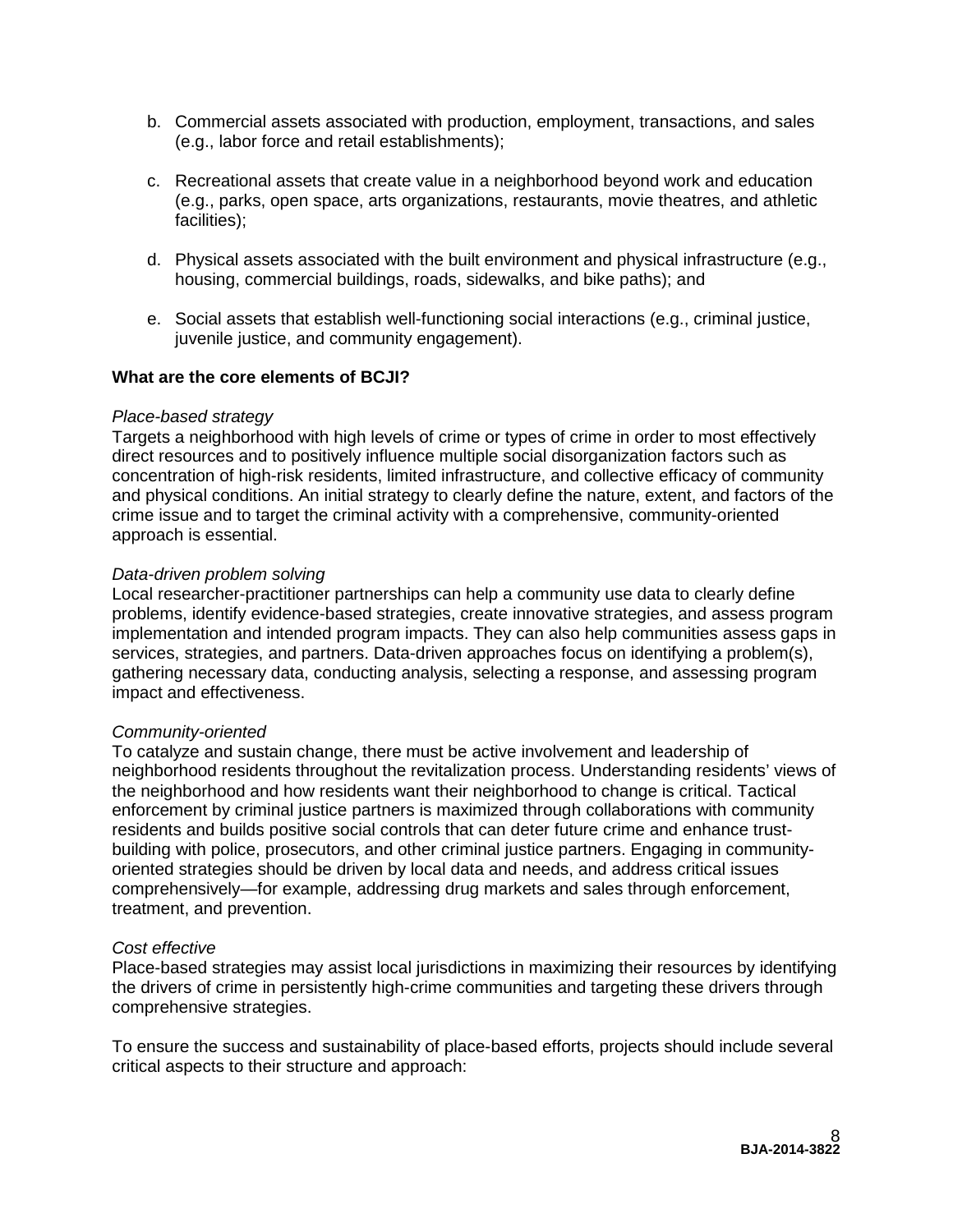- Planning Based: BCJI requires a planning period to ensure critical partners are engaged, access accurate data, conduct analysis to define crime locations and drivers, develop research-based and/or innovative strategies, and assess gaps in resources and partners. This data is critical to be able to target the drivers of crime in the hot spots. BCJI grantees will use and be guided through this process with a Planning and Implementation Guide provided by the BJA training and technical assistance (TTA) provider; the guide will provide milestones and timeframes, as well as specific guidance for concluding planning phase activities and moving into the implementation phase. This process is discussed in more detail below under Timeline for Project Activities during the Planning and Implementation Phases and under Award Categories, Amount, and Length on page 13.
- Leverages Research and Innovation: To maximize resources, communities should target drivers of crime in identified hot spots through research-based strategies. Where there are gaps in research, with support from the research partner and the BJA TTA provider, communities are encouraged to build new strategies or test promising interventions.

To continue to add to the knowledge base about what works in crime reduction and prevention, contingent upon the availability of funding, BJA plans to evaluate a small number of the grantee sites to enhance knowledge about program effectiveness.

• Capacity Building: As stated on page 6, community capacity is the ability to mobilize collective action toward defined community goals. The capacity of organizations and cross-sector partnerships is the ability to bring stakeholders together to exchange ideas, jointly plan, and collaborate in actions intended to increase safety and strengthen the community. Developing these capabilities of a cross-sector partnership as well as the community should be a key strategy of organizations pursuing comprehensive neighborhood revitalization. Applicants should have a demonstrated commitment and capacity to form partnerships and work collaboratively, even if they face ongoing challenges in their attempts to identify crime issues and develop a targeted strategy to address those issues.

# **Goals, Objectives, and Deliverables**

The goal of BCJI is to reduce crime and improve community safety as part of a comprehensive strategy to advance neighborhood revitalization. Through a broad cross-sector partnership team, including neighborhood residents, BCJI grantees target neighborhoods with hot spots of violent and serious crime and employ data-driven, cross-sector strategies to reduce crime and violence.

To ensure effectiveness, current and future BCJI grantees work closely with BJA and BJA's competitively selected training and technical assistance partner (currently the Local Initiatives Support Corporation) to participate in information sharing sessions, facilitate peer-to-peer exchanges of information, and administer subject matter expertise that is relevant to BCJI neighborhood efforts.

For more information on LISC and current BCJI grantees, resources, and tools, visit: [www.lisc.org/BCJI.](http://www.lisc.org/BCJI)

Specific objectives and deliverables are listed by Category beginning on page 11.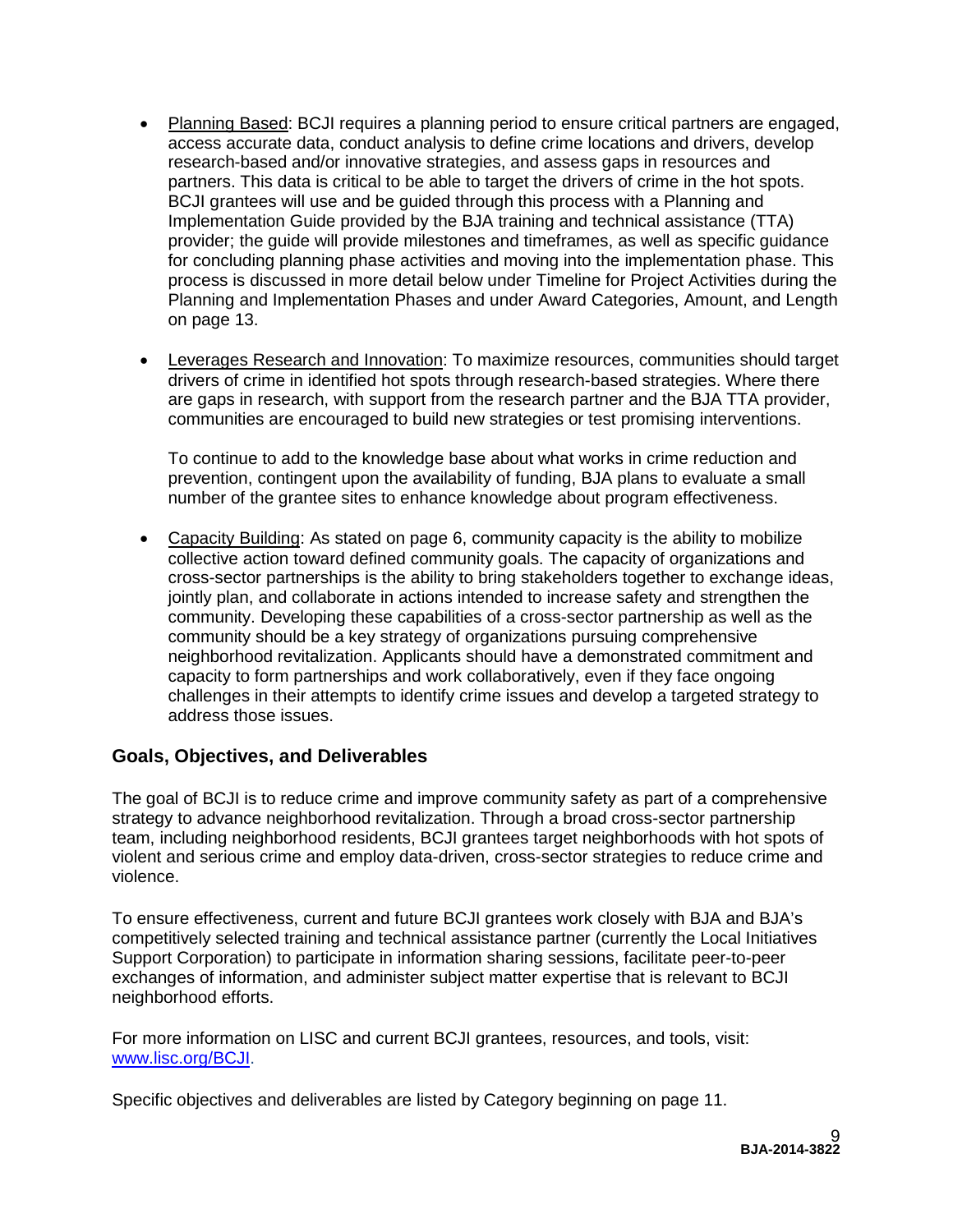# **Evidence-Based Programs or Practices**

OJP strongly emphasizes the use of data and evidence in policy making and program development in criminal justice, juvenile justice, and crime victim services. OJP is committed to:

- improving the quantity and quality of evidence OJP generates;
- integrating evidence into program, practice, and policy decisions within OJP and the field; and
- improving the translation of evidence into practice.

OJP considers programs and practices to be evidence-based when their effectiveness has been demonstrated by causal evidence, generally obtained through one or more outcome evaluations. Causal evidence documents a relationship between an activity or intervention (including technology) and its intended outcome, including measuring the direction and size of a change, and the extent to which a change may be attributed to the activity or intervention. Causal evidence depends on the use of scientific methods to rule out, to the extent possible, alternative explanations for the documented change. The strength of causal evidence, based on the factors described above, will influence the degree to which OJP considers a program or practice to be evidence-based. OJP's [CrimeSolutions.gov](http://www.crimesolutions.gov/) web site is one resource that applicants may use to find information about evidence-based programs in criminal justice, juvenile justice, and crime victim services.

# **Helpful Resources: Finding Evidence-Based Strategies for Crime Reduction, Including Examples of Successful Research-Practitioner Collaborations**

Resources about evidence-based practices include OJP's [CrimeSolutions.gov](http://www.crimesolutions.gov/) web site in addition to several other web sites that offer examples of research-based practices and programs, and training to support local researcher-practitioner partnerships.

Bureau of Justice Assistance

- Research Reviews: [www.bja.gov/ProgramDetails.aspx?Program\\_ID=70](http://www.bja.gov/ProgramDetails.aspx?Program_ID=70)
- Smart Policing Initiative web site: [www.smartpolicinginitiative.com/](http://www.smartpolicinginitiative.com/)
- Police Quarterly, Special Issue: Smart Policing [pqx.sagepub.com/content/16/3.toc](http://pqx.sagepub.com/content/16/3.toc)

National Institute of Justice

- Predictive Policing: [www.rand.org/pubs/research\\_reports/RR233.html](http://www.rand.org/pubs/research_reports/RR233.html)
- Findings from a Researcher‐Practitioner Partnerships Study [www.ncjrs.gov/pdffiles1/nij/grants/243911.pdf](https://www.ncjrs.gov/pdffiles1/nij/grants/243911.pdf)

Community Oriented Policing Services (COPS) Office:

• Center for Problem Oriented Policing (POP), POP Guides: [www.popcenter.org/guides/](http://www.popcenter.org/guides/)

George Mason University, Center for Evidence-Based Crime Policy

• [cebcp.org/evidence-based-policing/](http://cebcp.org/evidence-based-policing/)

Michigan State University

- Project Safe Neighborhoods [www.psnmsu.com/psn-resources/](http://www.psnmsu.com/psn-resources/)
	- o Research Partner Orientation Course Resource List
	- o Identifying and Working with a Research Partner Q & A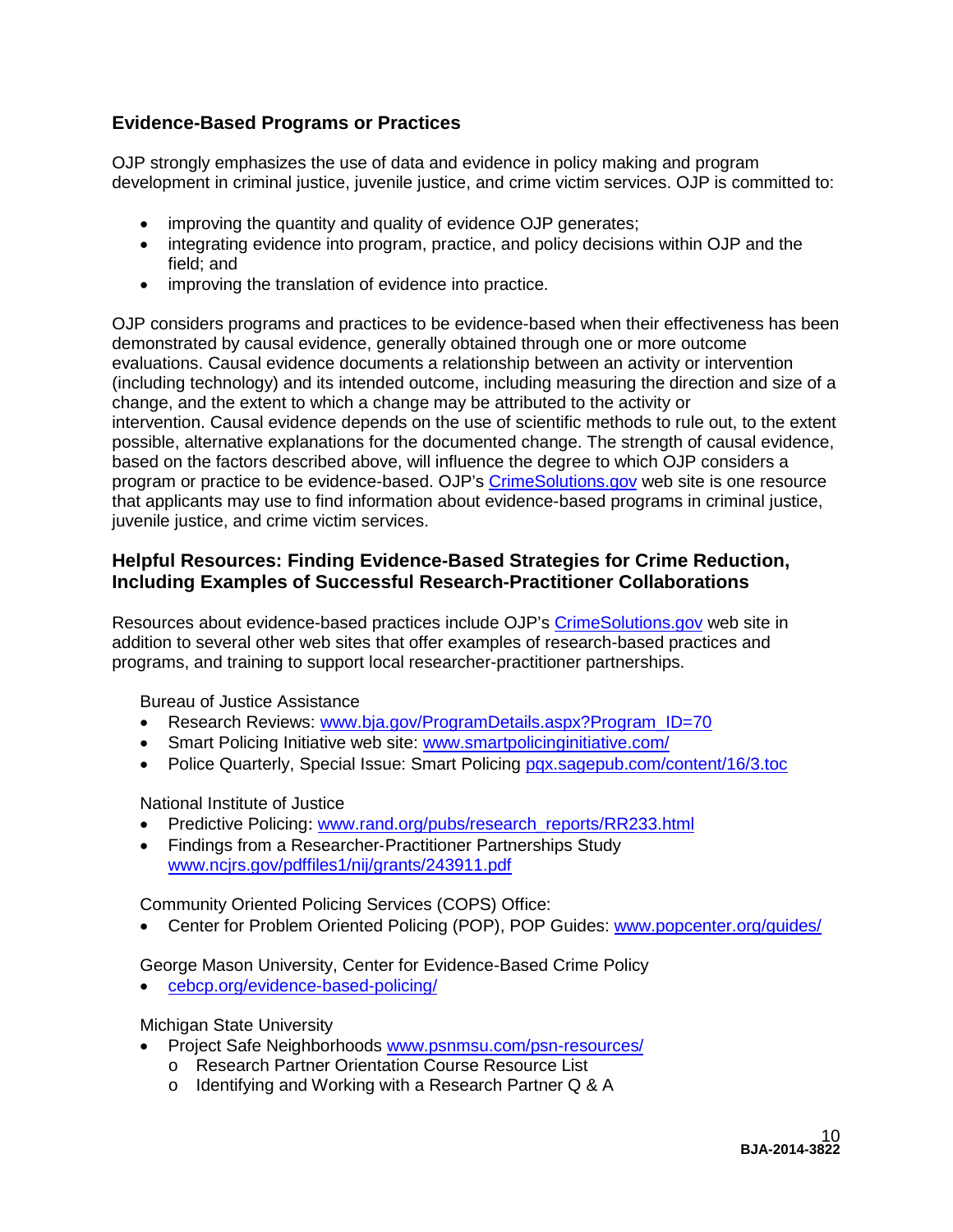The Police Foundation

• [www.policefoundation.org/](http://www.policefoundation.org/)

Substance Abuse and Mental Health Services Administration (SAMHSA)

• [www.samhsa.gov/ebpwebguide/](http://www.samhsa.gov/ebpwebguide/)

# **Amount and Length of Awards**

BJA solicits applications in two categories: 1) Planning, and 2) Planning and Implementation. All awards are subject to the availability of appropriated funds and to any modifications or additional requirements that may be imposed by law.

In addition to peer review ratings, considerations for award recommendations and decisions may include, but are not limited to, underserved populations, geographic diversity, strategic priorities including NRI<sup>[12](#page-10-0)</sup> (Promise, Choice, Community Health Centers) sustainability, past performance, and available funding.

Under BOTH categories, with a broad cross-sector partnership team, including neighborhood residents, BCJI applicants will target neighborhoods with chronic hot spots of violent and serious crime and employ data-driven, cross-sector strategies (enforcement, prevention, and intervention) to reduce crime and violence. **Spearheaded by the fiscal agent, the crosssector partnership team must include law enforcement, neighborhood residents, a local research partner, and relevant community stakeholders**. Applicants with existing anti-crime or neighborhood revitalization initiatives may use those efforts as a platform to plan and implement their BCJI strategy. The crime issue(s) must represent a significant proportion of crime or type of crime within the larger community or jurisdiction

#### **Category 1: Planning. Grant Amount: Up to \$100,000. Project Period: Up to 18 months. Competition ID: BJA-2014-3823.**

BJA anticipates that it will make up to 15 awards in this category.

Applicants will *design* a strategic, collaborative, and community-oriented plan to reduce crime in a target neighborhood. Applicants will use planning funds to:

- Identify, verify, and prioritize crime hot spots within identified neighborhood
- Work with cross-sector partners/management team to develop a strategy, drawing on a continuum of approaches to address crime drivers.
- Pursue community partnerships and leadership, building support to ensure the community is active in the process.
- Collaborate regularly with local law enforcement, a research partner, and the community to conduct analysis of crime drivers and an assessment of needs and available resources.
- Develop a comprehensive strategic plan to reduce crime in the identified neighborhood

The fiscal agent will oversee the planning process to include the above activities in addition to planning efforts to obtain and leverage other resources and funding to implement the strategic plan. Funds awarded under Category 1 in this solicitation are for planning purposes only, and may not be used for implementation. Category 1 grantees will receive intensive technical

<span id="page-10-0"></span> $12$  See page 7 for a discussion of these programs and links to federal program web sites.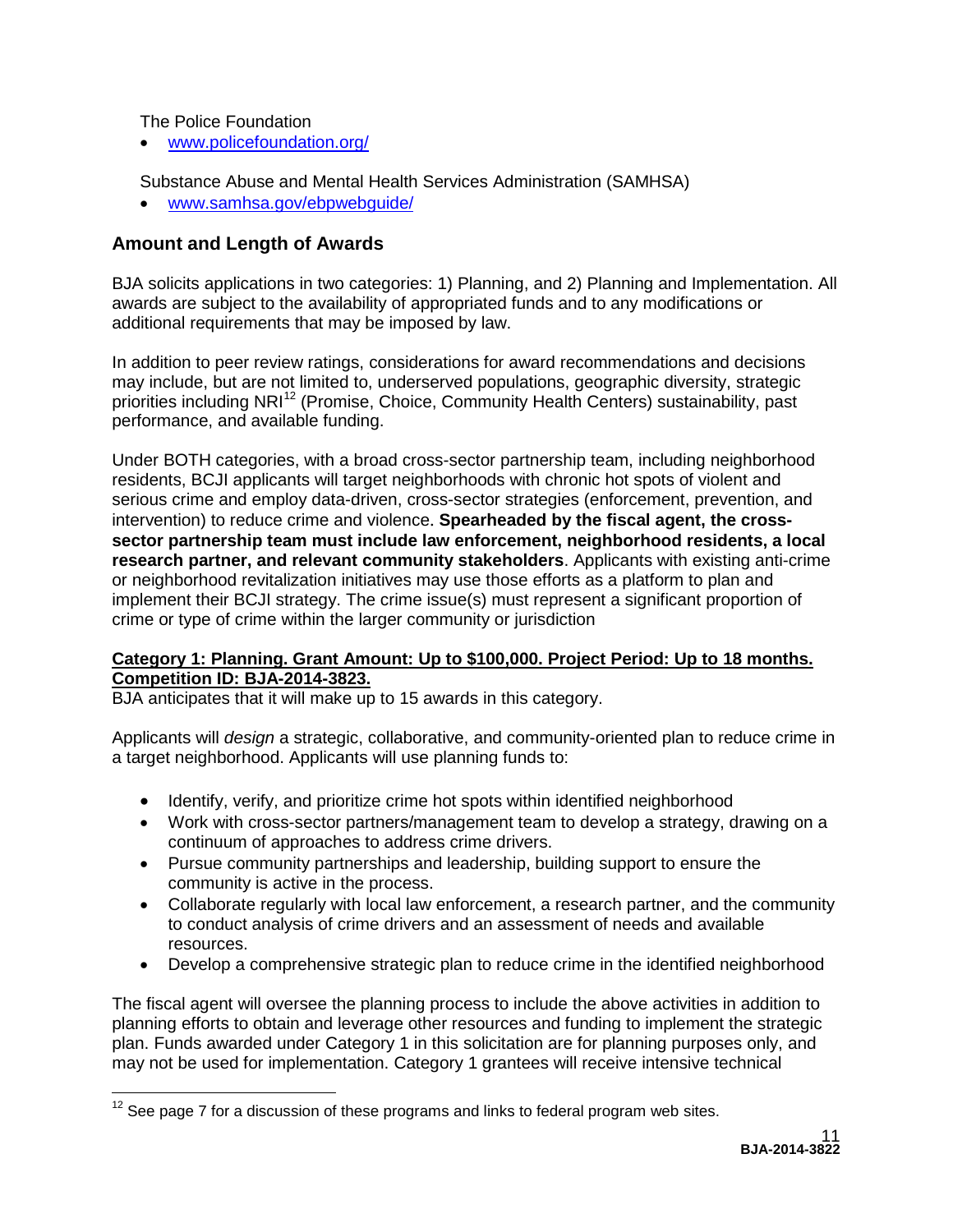assistance from BJA's selected technical assistance provider to support their planning efforts and will be required to complete and participate in any needs assessment processes, development of logic models, and/or planning tools, provided by the BJA TTA provider.

# **Category 2: Planning and Implementation. Grant Amount: Up to \$1,000,000. Project Period: Up to 36 months. Competition ID: BJA-2014-3824.**

BJA anticipates that it will make up to 5 awards in this category.

Applicants will *complete* a new or existing strategic, collaborative, and community-oriented plan to reduce crime in a target neighborhood and then *begin* implementation of the plan during the project period. Applicants will use Planning and Implementation funds to:

During planning phase:

- Identify, verify, and prioritize crime hot spots within identified neighborhood.
- Work with cross-sector partners and management team to develop a strategy, drawing on a continuum of approaches to address crime drivers.
- Pursue community partnerships and leadership, building support to ensure the community is active in the process.
- Collaborate regularly with local law enforcement, a research partner, and the community to conduct analysis of crime drivers and an assessment of needs and available resources.

During the implementation phase:

- Convene regular, ongoing meetings with cross-sector partners and management team.
- Share regular input/discussions with research partner.
- Assess program implementation in collaboration with research partner.
- Modify strategies, as appropriate.
- Build capacity of cross-sector management team to continue to coordinate research.
- Produce a final written summary report.

The fiscal agent will oversee the planning process to include the above activities in addition to planning efforts to obtain and leverage resources and funding to further implement the strategic plan. Category 2 grantees will receive intensive technical assistance from BJA's selected TA provider to support their planning and implementation efforts and will be required to complete and participate in any needs assessment processes, development of logic models, and/or planning tools, provided by the BJA TTA provider.

### **Special Withholding Condition for Category 2 Awards ONLY**

During the planning period, Planning and Implementation grantees will only have access to the planning funds of up to \$150,000 of the total award.

### **Timeline for Project Activities during the Planning and Implementation Phases**

The planning phase must last at least a minimum of 6 months but will ideally run between 9 to 12 months. The fiscal agent will oversee the planning process to include the above activities in addition to sustainability efforts to obtain and leverage other resources and funding.

During the planning stage, grantees will receive intensive technical assistance from BJA's selected TTA provider and will be required to complete and participate in any needs assessment processes, development of logic models, and/or planning tools, provided by the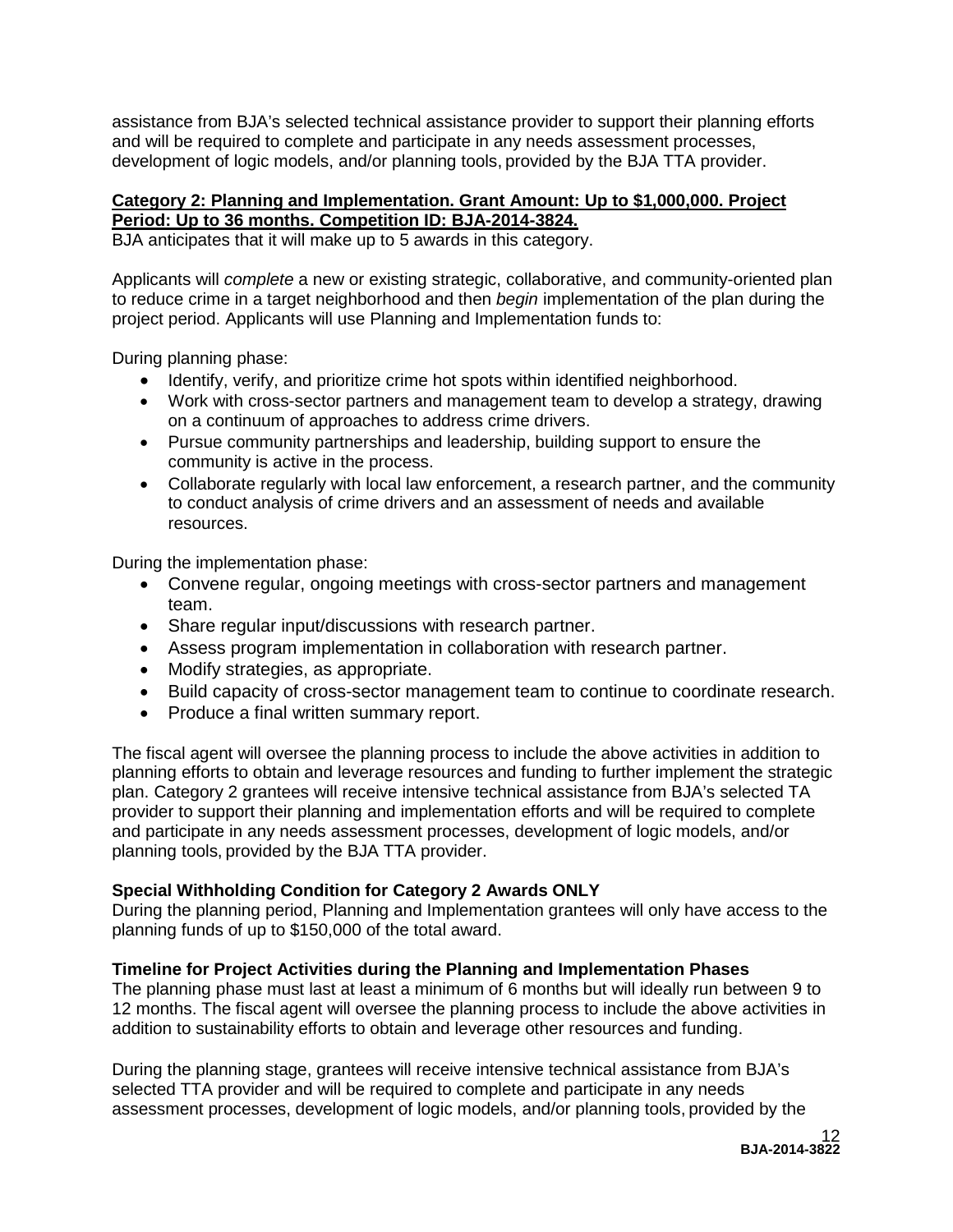BJA TTA provider. These processes will guide each grantee in developing an implementation plan that incorporates resident input and evidence-based programs, policies, and practices. The BJA TTA provider will supply a *Planning and Implementation Guide***[13](#page-12-0)** which includes project milestones and timelines to assist grantees with conducting planning phase activities and preparing their implementation plans. Implementation plans must be submitted and approved by BJA in writing (in consultation with the TTA provider), in order for the grantees to begin their implementation phase and gain access to the remainder of grant funds. Grantees will have the opportunity to provide additional feedback, clarification, and data regarding their implementation plans, if requested by BJA and/or the TTA provider. However, applicants should be aware that if, after a reasonable exchange of information and feedback occurs, an implementation plan may not receive BJA approval, and grantees therefore may not receive access to the remaining grant funds for implementation or an extension of their grant award.

During BJA's review of the revised plan, grantees will have an opportunity to address any issues or concerns in the revised implementation strategy. In this strategy, grantees must ensure that the core elements of BCJI are in place; that they have collected appropriate data; and that there is a strong research or data base for proposed place-based programs or interventions.

The application must clearly document that at least one-third and ideally as much as one- half of the planning phase budget be committed to the cost of initial data analysis, problem assessment, and identification of evidence-based practices by the research partner. The overall budget must also include costs for the ongoing research partner role throughout the entire grant period (both planning and implementation phases.)

# **Category 2: Project Deliverable: Final Written Summary Report**

Category 2 grantees must produce a final written summary report outlining the project's goals, challenges, and achievements so as to share findings and lessons learned with the broader criminal justice and community development fields. While there may be some support from the BJA TTA provider to assist sites with completion of these reports, applicants should describe how they plan to prepare and produce this report regardless of TTA support.

# **Category 1 and 2: BCJI Objectives and Deliverables**

To achieve BCJI program goals, successful applications **must** commit to accomplishing the following objectives:

- 1. Identify a neighborhood with a concentration of crime hot spots which have for a period of time composed a significant proportion of crime or types of crime.
- 2. Identify and build upon existing planning efforts to address issues that relate to the crime issues identified, including neighborhood revitalization.
- 3. Build or enhance a community-based team with the presence of criminal justice, social service, and neighborhood revitalization partners to implement the project.
- 4. Ensure that community residents are full partners in the process and offer ongoing community engagement and leadership building support.

<span id="page-12-0"></span><sup>13</sup> The TTA provider will provide grantees with the full *Planning and Implementation Guide;* applicants can review the [key milestones](https://www.bja.gov/Programs/BCJI-Program-Milestones.pdf) and [guidance for production of the Implementation Plan.](https://www.bja.gov/Programs/BCJI-Impl-Plan-Guidelines.pdf)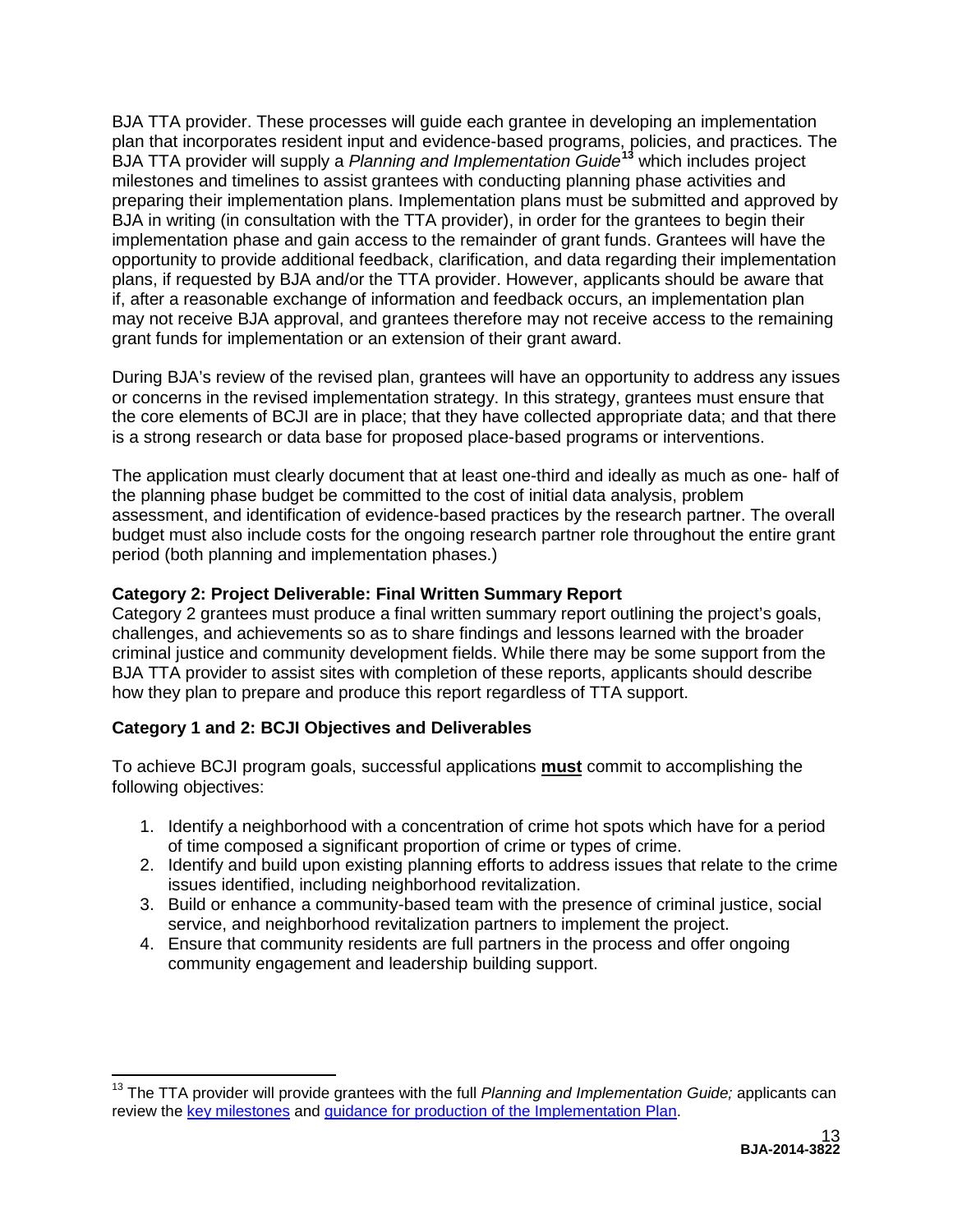- 5. Collaborate with local law enforcement and a research partner to conduct an analysis of crime drivers and an assessment of needs and available resources.<sup>[14](#page-13-0)</sup>
- 6. Develop a strategy that offers a range of approaches (enforcement, prevention, intervention) to address the identified crime drivers.
- 7. Establish effective partnerships both to provide solutions and commit resources to sustain what works.
- 8. *(For Category 2 applicants only)* Work closely with the BCJI TTA provider to implement a comprehensive and coordinated strategy.
- 9. *(For Category 2 applicants only)* Assess program implementation in collaboration with research partners, and plan for sustainment of effective strategies with private and public state, local, and tribal funding.
- 10. *(For Category 2 applicants only)* Produce a final written summary report outlining the project's goals, challenges, and achievements so as to share findings and lessons learned with the field.

The fiscal agent **must** commit to work with its partners to accomplish the following objectives<sup>15</sup>:

- 1. Ensure meaningful engagement of residents and other partners, including coordination in the development or implementation of a comprehensive and coordinated strategic plan. This should include mechanisms to engage residents.<sup>[16](#page-13-2)</sup>
- 2. Demonstrate commitment of the partners, including the local law enforcement agency and a research partner, to support the data collection and analysis throughout the life of the grant. $17$
- 3. Demonstrate ability to coordinate and collaborate among service providers (e.g., by the formation of a diverse advisory board or cross-sector partnership team to address an identified problem).
- 4. Facilitate, as appropriate, collaboration with relevant local, state, or federal initiatives (e.g., National Youth Forum, Project Safe Neighborhoods, anti-gang programs, or other neighborhood revitalization programs) located in the jurisdiction or neighborhood that addresses issues that relate to the crime issues identified.
- 5. Support the planning and sustainment of the program through proactive program management tied to rigorous research and data analysis, program assessment, and leverage other funding and resources.
- 6. *(For Category 2 applicants only)* Ensure the production of the final written summary report.

# **Budget Information**

# **Limitation on Use of Award Funds for Employee Compensation; Waiver**

With respect to any award of more than \$250,000 made under this solicitation, recipients may not use federal funds to pay total cash compensation (salary plus cash bonuses) to any employee of the award recipient at a rate that exceeds 110 percent of the maximum annual

<span id="page-13-0"></span> $14$  Both BJA and the BCJI TTA partner will provide existing and new BCJI grantees with tools, trainings, and resources that define researcher roles and responsibilities and demonstrate the value of these partnerships. See page 10 for some examples of the current resources.<br><sup>15</sup> Additional requirements for supporting materials and documentation, such as letters of support, are

<span id="page-13-2"></span><span id="page-13-1"></span>discussed on page 21, as part of the "What An Application Should Include: Additional Attachments."<br><sup>16</sup> This can include strategies such as surveys, focus groups, town halls, regularly scheduled community<br>meetings, etc.).

<span id="page-13-3"></span> $17$  Documentation should include signed agreements or memoranda of understanding, detailing roles and responsibilities for these partners.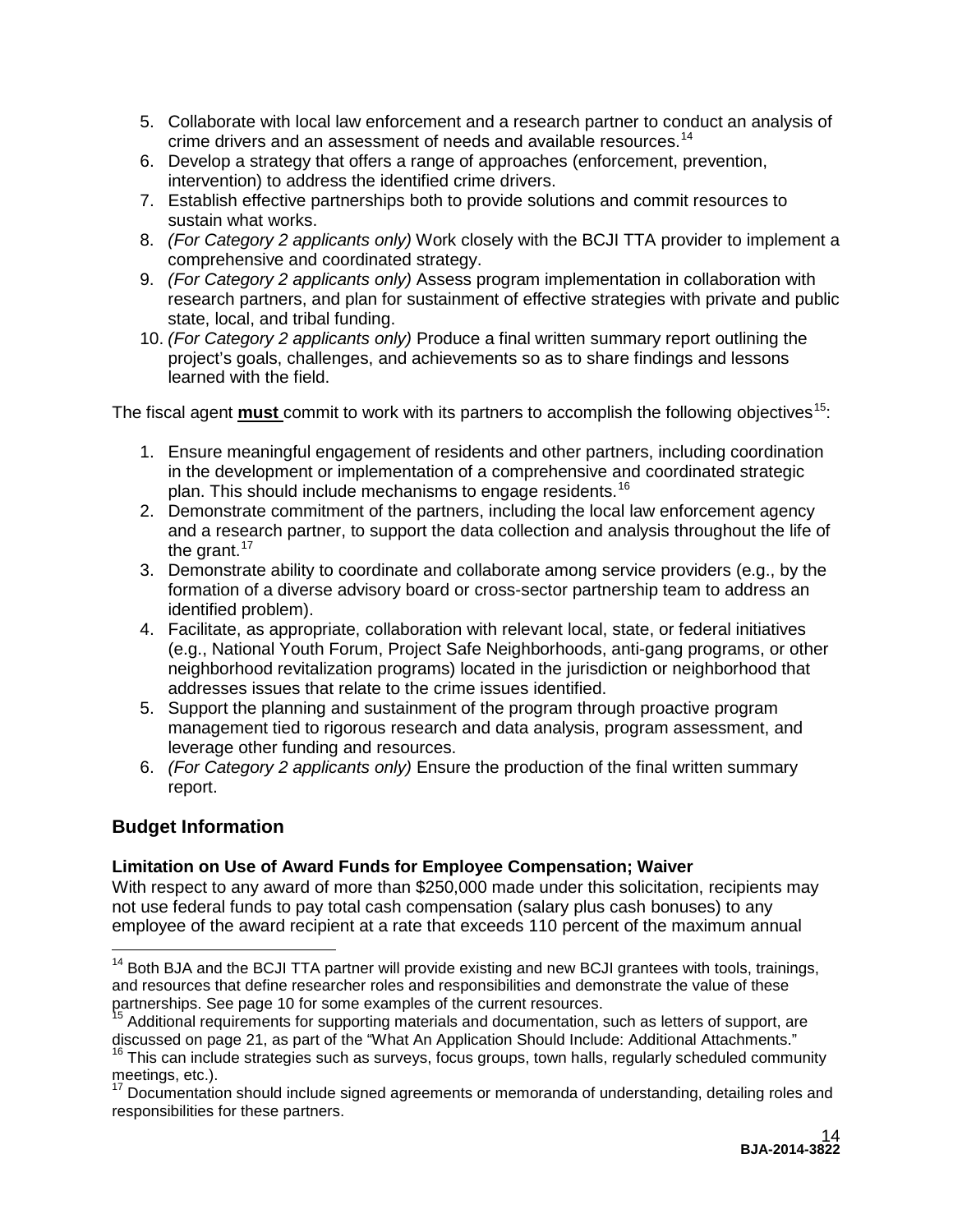salary payable to a member of the federal government's Senior Executive Service (SES) at an agency with a Certified SES Performance Appraisal System for that year. The 2014 salary table for SES employees is available at [www.opm.gov/salary-tables.](http://www.opm.gov/policy-data-oversight/pay-leave/salaries-wages/salary-tables/14Tables/exec/html/ES.aspx) Note: A recipient may compensate an employee at a greater rate, provided the amount in excess of this compensation limitation is paid with non-federal funds. (Any such additional compensation will not be considered matching funds where match requirements apply.)

The Assistant Attorney General for OJP may exercise discretion to waive, on an individual basis, the limitation on compensation rates allowable under an award. An applicant requesting a waiver should include a detailed justification in the budget narrative of the application. Unless the applicant submits a waiver request and justification with the application, the applicant should anticipate that OJP will request the applicant to adjust and resubmit the budget.

The justification should include the particular qualifications and expertise of the individual, the uniqueness of the service the individual will provide, the individual's specific knowledge of the program or project being undertaken with award funds, and a statement explaining that the individual's salary is commensurate with the regular and customary rate for an individual with his/her qualifications and expertise, and for the work to be done.

#### **Prior Approval, Planning, and Reporting of Conference/Meeting/Training Costs**

OJP strongly encourages applicants that propose to use award funds for any conference-, meeting-, or training-related activity to review carefully – before submitting an application – the OJP policy and guidance on "conference" approval, planning, and reporting available at [www.ojp.gov/funding/confcost.htm.](http://www.ojp.gov/funding/confcost.htm) OJP policy and guidance (1) encourage minimization of conference, meeting, and training costs; (2) require prior written approval (which may affect project timelines) of most such costs for cooperative agreement recipients and of some such costs for grant recipients; and (3) set cost limits, including a general prohibition of all food and beverage costs.

### **Costs Associated with Language Assistance (if applicable)**

If an applicant proposes a program or activity that would deliver services or benefits to individuals, the costs of taking reasonable steps to provide meaningful access to those services or benefits for individuals with limited English proficiency may be allowable. Reasonable steps to provide meaningful access to services or benefits may include interpretation or translation services where appropriate.

For additional information, see the "Civil Rights Compliance" section of the OJP "Other Requirements for OJP Applications" web page at [www.ojp.usdoj.gov/funding/other\\_requirements.htm.](http://www.ojp.usdoj.gov/funding/other_requirements.htm)

#### **Match Requirement**

This solicitation does not require a match. However, if a successful application proposes a voluntary match amount, and OJP approves the budget, the total match amount incorporated into the approved budget becomes mandatory and subject to audit.

#### **Subawards and Contracts**

Subawards and contracts in excess of \$100,000 must be competed and applicants should plan accordingly.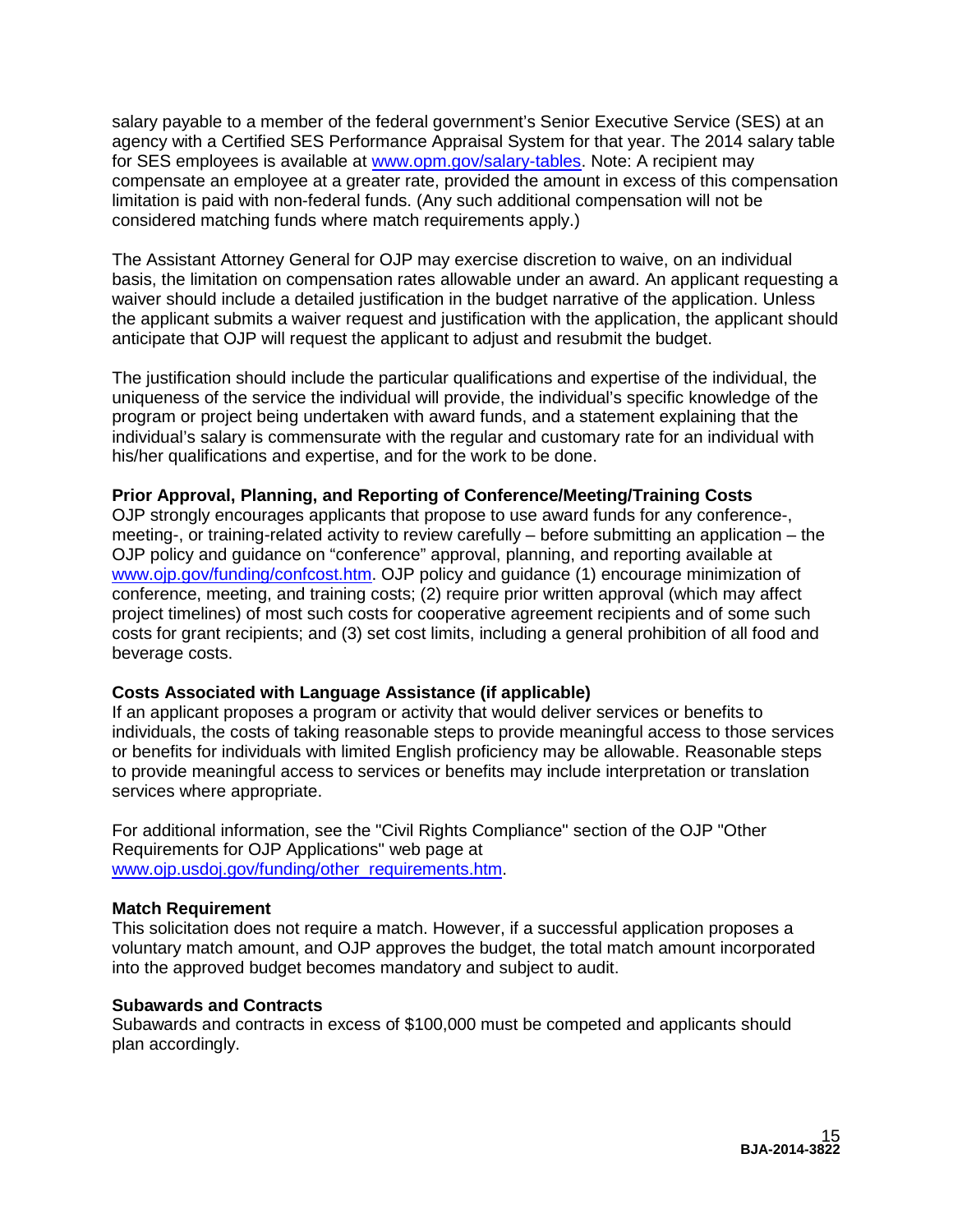# **Adequate Competition**

As an award recipient or subrecipient, successful applicants must conduct all procurement transactions in an open, free, and fair competition. This requirement holds whether purchasing transactions are negotiated or competitively bid, and without regard to dollar value. See the [OJP Guide to Procurement Procedures](http://www.ojp.gov/financialguide/PDFs/New%20Procurement%20Guide_508compliant.pdf) for more information.

- The Uniform Administrative Requirements codified in Title 2 Code of Federal Regulations (CFR) Part 215 (U.S Department of Justice Title 28 [CFR §66.36](http://www.gpo.gov/fdsys/pkg/CFR-2010-title28-vol2/pdf/CFR-2010-title28-vol2-sec66-36.pdf) and [Title2](http://www.gpo.gov/fdsys/pkg/CFR-2010-title28-vol2/pdf/CFR-2010-title28-vol2-sec70-44.pdf)8 [CFR §70.44\)](http://www.gpo.gov/fdsys/pkg/CFR-2010-title28-vol2/pdf/CFR-2010-title28-vol2-sec70-44.pdf) require competition on contract awards.
- In the application, applicants should indicate that a competitive process will occur in which a contractor will be selected, but applicants may not name a specific contractor without competition.
- A commercial organization that is ineligible to receive a direct award under a specific appropriation or program cannot be named as a sole-source contractor in a grant application by an eligible applicant. The eligible applicant should indicate that a competitive process will occur in which a contractor will be selected, but a specific contractor cannot be named without competition. Under certain circumstances, however, this sole-source rule can be waived when the applicant can document that there is only one contractor qualified or available to perform the function. These circumstances should be discussed with a program manager's direct supervisor and an Office of General Counsel representative.

A sole-source procurement process may be used when the following can be documented:

- The item or service is available only from a single source;
- A true public exigency or emergency exists; or
- After competitive solicitation, competition is considered inadequate.

Award recipients cannot award a sole-source contract to an entity not eligible to be a direct recipient. For example, many grant program awards cannot be distributed to a commercial or for-profit organization as a sole source contractor if that organization is ineligible to receive a direct award under a specific appropriation or program.

#### **For all sole-source procurements in excess of \$100,000, award recipients must receive prior approval from the awarding agency.**

# <span id="page-15-0"></span>**Performance Measures**

To assist in fulfilling the Department's responsibilities under the Government Performance and Results Act of 1993 (GPRA), Public Law 103-62, and the GPRA Modernization Act of 2010, Public Law 111–352, applicants that receive funding under this solicitation must regularly provide data that measure the results of their work under this solicitation. Post award, recipients will be required to submit quarterly performance metrics through BJA's online Performance Measurement Tool (PMT), located at [www.bjaperformancetools.org.](http://www.bjaperformancetools.org/)

(Note: Due to ongoing review, the performance measures for this program may change slightly within the next year.)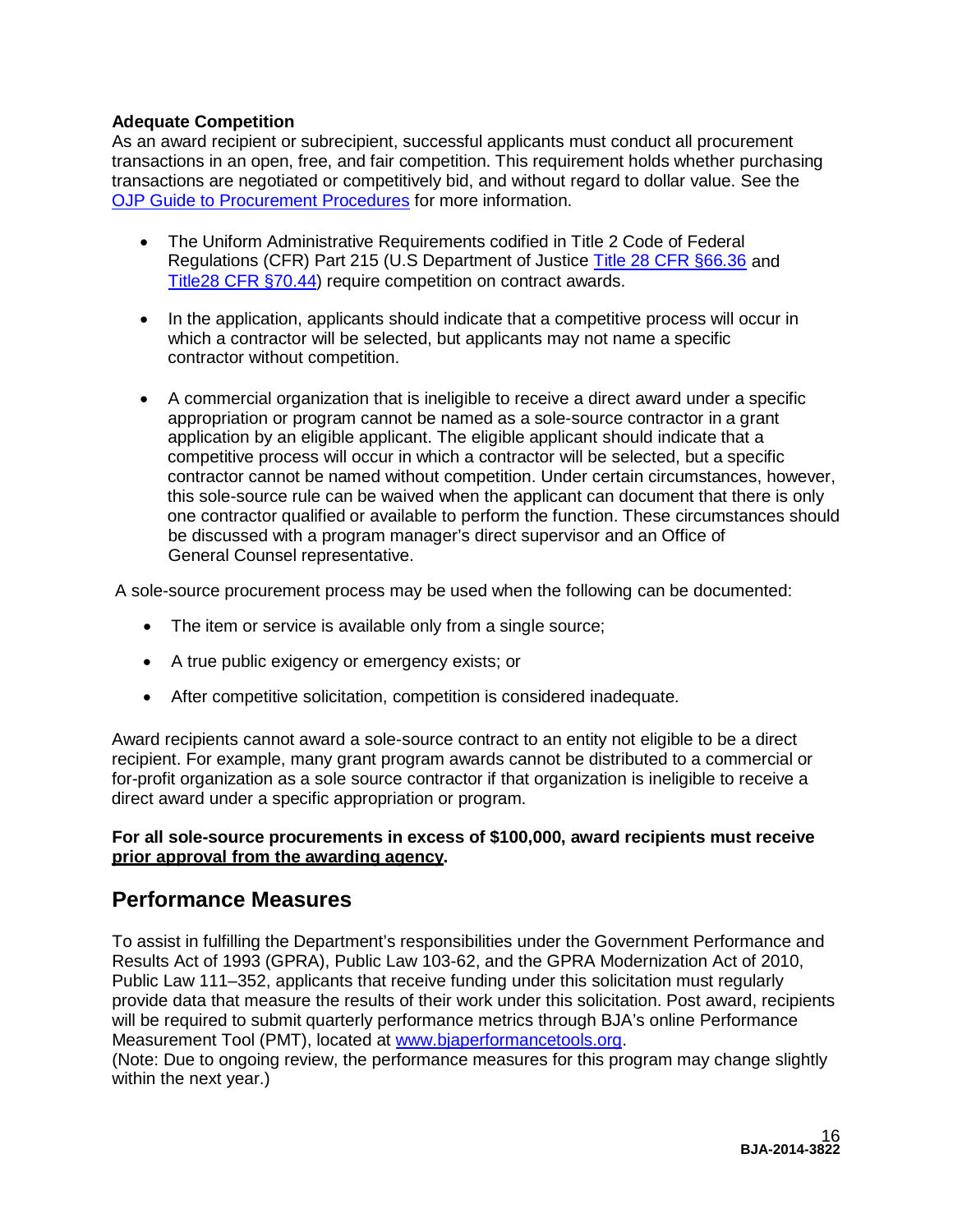Applicants should review the complete list of BCJI program performance measures at: [www.bjaperformancetools.org/help/BCJIPerformanceIndicatorgrid.pdf](https://www.bjaperformancetools.org/help/BCJIPerformanceIndicatorgrid.pdf)

OJP does not require applicants to submit performance measures data with their applications. Instead, applicants should discuss in their application their proposed methods for collecting data for performance measures. Refer to the section "What an Application Should Include" below (on page 16) for additional information.

# **Note on Project Evaluations**

Applicants that propose to use funds awarded through this solicitation to conduct project evaluations should be aware that certain project evaluations (such as systematic investigations designed to develop or contribute to generalizable knowledge) may constitute "research" for purposes of applicable DOJ human subjects protection regulations. However, project evaluations that are intended only to generate internal improvements to a program or service, or are conducted only to meet OJP's performance measure data reporting requirements likely do not constitute "research." Applicants should provide sufficient information for OJP to determine whether the particular project they propose would either intentionally or unintentionally collect and/or use information in such a way that it meets the DOJ regulatory definition of research.

Research, for the purposes of human subjects protections for OJP-funded programs, is defined as, "a systematic investigation, including research development, testing, and evaluation, designed to develop or contribute to generalizable knowledge" 28 C.F.R. § 46.102(d). For additional information on determining whether a proposed activity would constitute research, see the decision tree to assist applicants on the "Research and the Protection of Human Subjects" section of the OJP "Other Requirements for OJP Applications" web page [\(www.ojp.usdoj.gov/funding/other\\_requirements.htm\)](http://www.ojp.usdoj.gov/funding/other_requirements.htm). Applicants whose proposals may involve a research or statistical component also should review the "Confidentiality" section on that Web page.

# <span id="page-16-0"></span>**What an Application Should Include**

Applicants should anticipate that if they fail to submit an application that contains all of the specified elements, it may negatively affect the review of their application; and, should a decision be made to make an award, it may result in the inclusion of special conditions that preclude the recipient from accessing or using award funds pending satisfaction of the conditions.

Moreover, applicants should anticipate that applications that are determined to be nonresponsive to the scope of the solicitation, or that do not include the application elements that BJA has designated to be critical, will neither proceed to peer review nor receive further consideration. Under this solicitation BJA has designated the following application elements as critical: Project Abstract, Program Narrative, Budget Detail Worksheet and Budget Narrative, and MOUs/Letters of Support. Applicants may combine the Budget Narrative and the Budget Detail Worksheet in one document. However, if an applicant submits only one budget document, it must contain **both** narrative and detail information.

OJP strongly recommends that applicants use appropriately descriptive file names (e.g*.*, "Program Narrative," "Budget Detail Worksheet and Budget Narrative," "Timelines," "Memoranda of Understanding," "Resumes") for all attachments. Also, OJP recommends that applicants include resumes in a single file.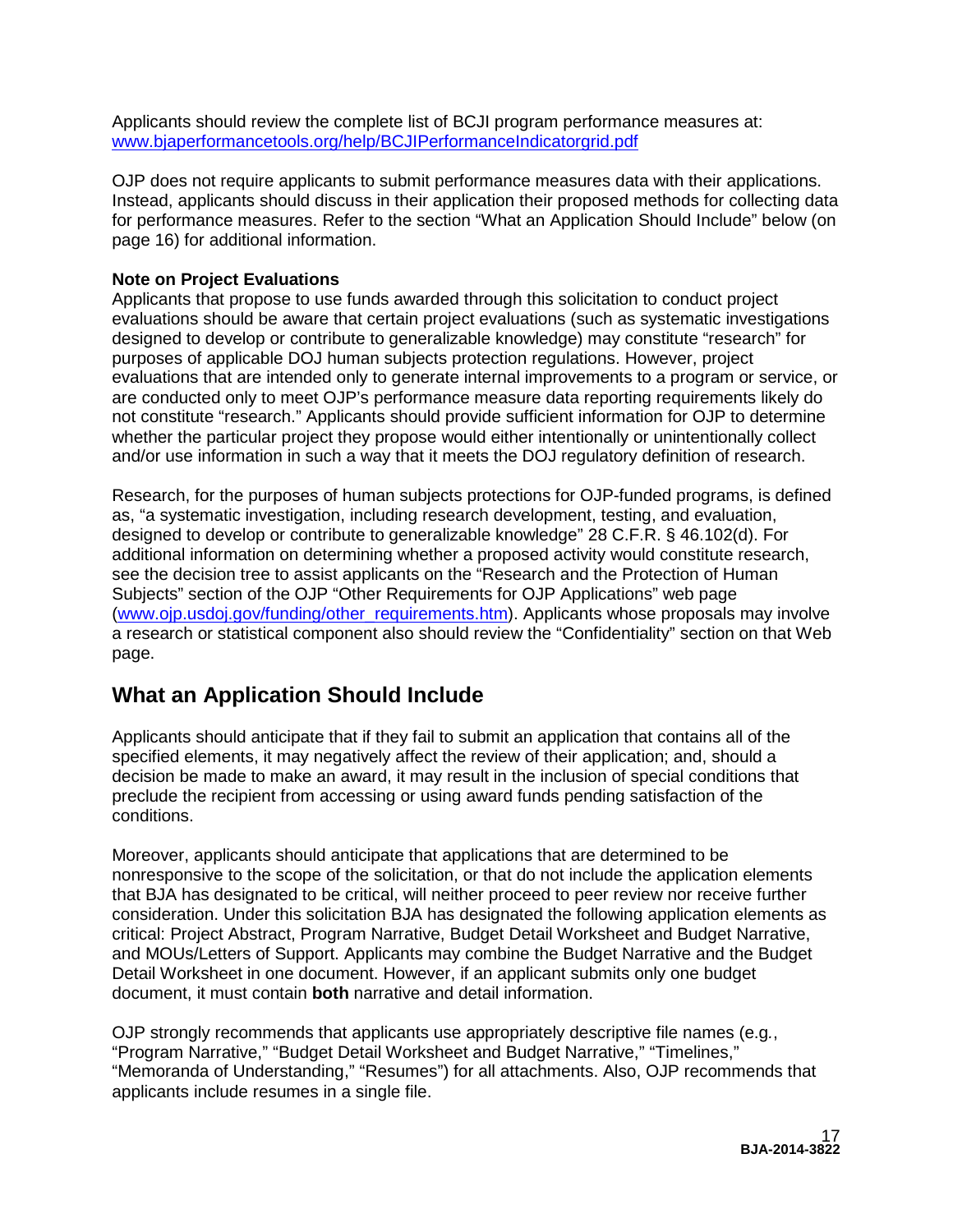# <span id="page-17-0"></span>**1. Information to Complete the Application for Federal Assistance (SF-424)**

The SF-424 is a required standard form used as a cover sheet for submission of preapplications, applications, and related information. Grants.gov and OJP's Grants Management System (GMS) take information from the applicant's profile to populate the fields on this form. When selecting "type of applicant," if the applicant is a for-profit entity, select "For-Profit Organization" or "Small Business" (as applicable).

# **2. Project Abstract**

Applicants must provide an abstract identifying the applicant's name and project title. The abstract **must** include:

- 1. Identification of the target neighborhood/neighborhood boundaries **and** zip code(s)
- 2. Identification of whether the target neighborhood receives funding from other Department of Justice federal grant programs such as Project Safe Neighborhoods, Smart Policing Initiative, or Community Based Violence Prevention Program. In addition to the Department of Education's Promise Neighborhood; Department of Housing and Urban Development's Choice Neighborhood; a recipient of Department of Health and Human Services' Community Health Center grant; or a recipient of Department of the Treasury's Community Development Financial Institution (CDFI) funds. Further, applicants should indicate other federal investments that occur, serve, or overlap the target neighborhood.
- 3. A list of partners that comprise the cross-sector partnership.
- 4. A brief description of why the target neighborhood needs federal funds, including any crime data and/or community survey data about problems within the target location proposed for the grant.
- 5. Project goals.
- 6. A brief description of the proposed strategies to be implemented, including a short description of planning phase activities.
- 7. Total funding requested.
- 8. Other resources identified that will support the BCJI efforts.<sup>[18](#page-17-1)</sup>

The abstract can be single-spaced, using a standard 12-point font (Times New Roman is preferred) with not less than 1-inch margins, and must not exceed 3 pages.

If the program abstract fails to comply with these length-related restrictions, BJA may consider such noncompliance in peer review and in final award decisions.

All project abstracts should follow the detailed template available at [www.ojp.usdoj.gov/funding/Project\\_Abstract\\_Template.pdf.](http://www.ojp.usdoj.gov/funding/Project_Abstract_Template.pdf)

**Permission to Share Project Abstract with the Public:** It is unlikely that *BJA* will be able to fund all promising applications submitted under this solicitation, but it may have the opportunity to share information with the public regarding promising but unfunded applications, for example, through a listing on a web page available to the public. The intent of this public posting would be to allow other possible funders to become aware of such proposals.

<span id="page-17-1"></span> $18$  Do not include these items in the budget. The purpose is to show support, but will not be tracked as a match.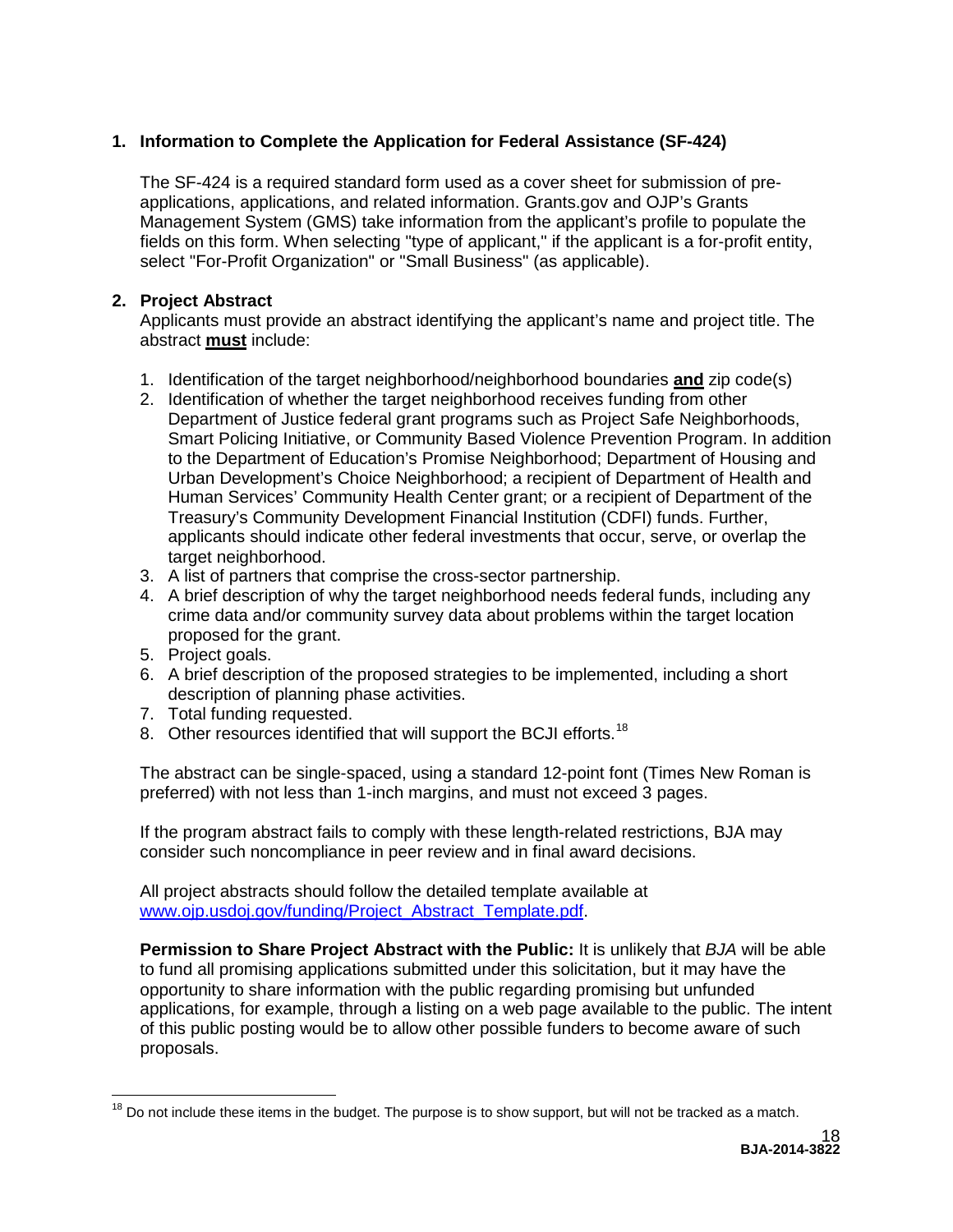In the project abstract template, applicants are asked to indicate whether they give OJP permission to share their project abstract (including contact information) with the public. Granting (or failing to grant) this permission will not affect OJP's funding decisions, and, if the application is not funded, granting permission will not guarantee that abstract information will be shared, nor will it guarantee funding from any other source.

**Note:** OJP may choose not to list a project that otherwise would have been included in a listing of promising but unfunded applications, should the abstract fail to meet the format and content requirements noted above and outlined in the project abstract template.

# <span id="page-18-0"></span>**3. Program Narrative**

The program narrative must respond to the solicitation and the Selection Criteria (1-4) in the order given. The program narrative must be double-spaced, using a standard 12-point font (Times New Roman is preferred) with no less than 1-inch margins, and must not exceed 15 pages. Number pages "1 of 15," "2 of 15," etc.

If the program narrative fails to comply with these length-related restrictions, BJA may consider such noncompliance in peer review and in final award decisions.

The following sections should be included as part of the program narrative.

- a. Statement of the Problem
- b. Project Design and Implementation
- c. Capabilities and Competencies
- d. Plan for Collecting the Data Required for this Solicitation's Performance Measures and **Sustainability**

BJA does not require applicants to submit performance measures data with their application. Performance measures are included as an alert that *BJA* will require successful applicants to submit specific data as part of their reporting requirements. For the application, applicants should indicate an understanding of these requirements and discuss how they will gather the required data, should they receive funding.

### <span id="page-18-1"></span>**4. Budget Detail Worksheet and Budget Narrative**

### **a. Budget Detail Worksheet**

A sample Budget Detail Worksheet can be found at [www.ojp.gov/funding/forms/budget\\_detail.pdf.](http://www.ojp.gov/funding/forms/budget_detail.pdf) Applicants that submit their budget in a different format should include the budget categories listed in the sample budget worksheet.

For questions pertaining to budget and examples of allowable and unallowable costs, see the OJP Financial Guide at [www.ojp.usdoj.gov/financialguide/index.htm](http://www.ojp.usdoj.gov/financialguide/index.htm)*.*

# **b. Budget Narrative**

Applicants must provide a budget and budget narrative in response to Selection Criteria 5. The fiscal agent will oversee project assessment and management with the research partner and coordinate efforts to leverage other resources and funding.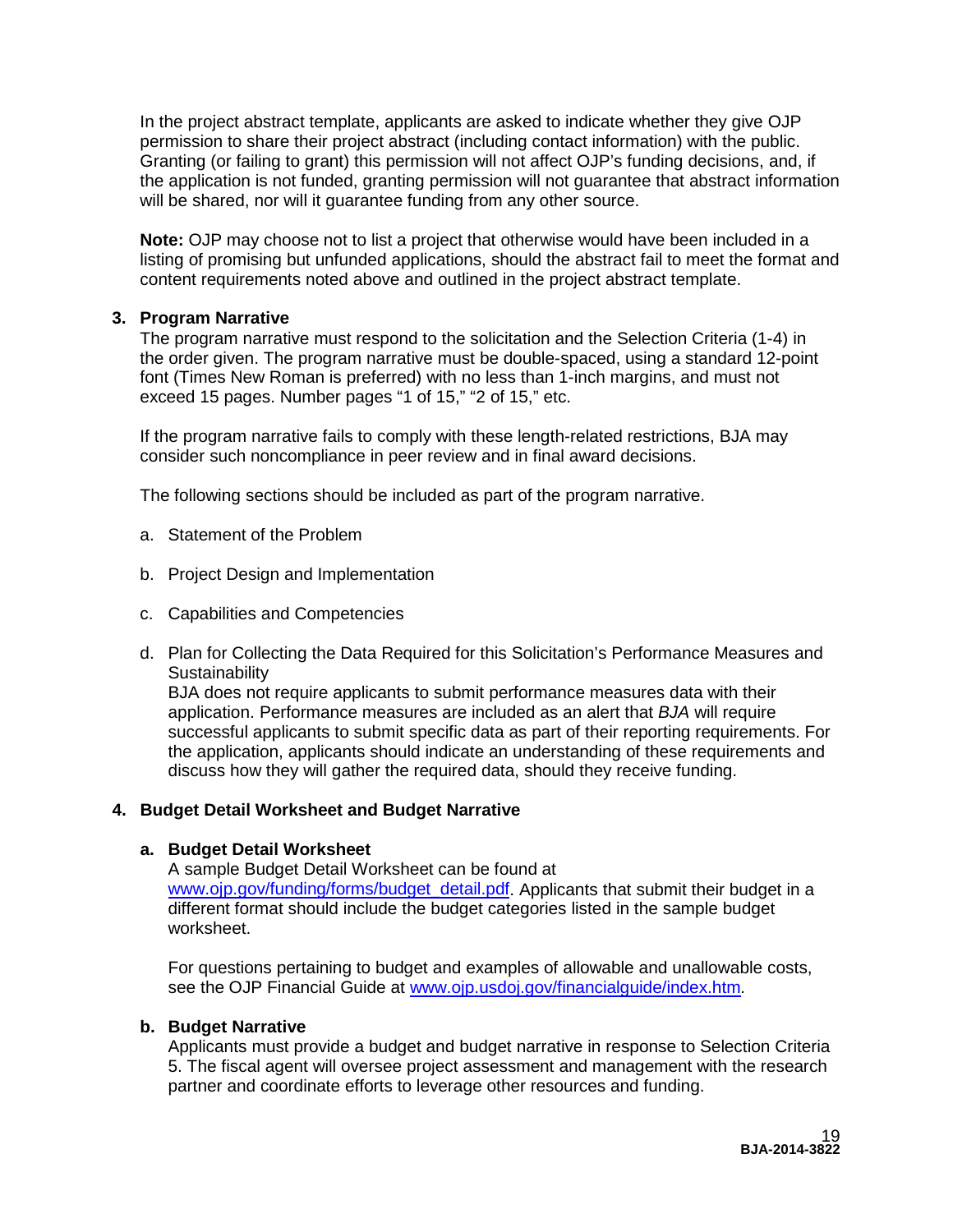For Category 2 applicants only:

- To ensure a focus on these issues, the funding for the initial planning period will be limited to up to \$150,000. Of this, at least one-third and ideally as much as one-half will be committed to the initial data analysis, problem assessment, and identification of evidence-based practices by the research partner. The overall budget must also include costs for the ongoing research partner role throughout the entire grant period (both planning and implementation phases.)
- Applicants must budget funding to travel to DOJ-sponsored BCJI training meetings. Applicants should estimate the costs of travel and accommodations for up to three personnel to attend at least two meetings in Washington, D.C. during the life of the grant. Approval from BJA is required prior to any use of travel funds outside of Department of Justice-sponsored BCJI training meetings.

The budget narrative should thoroughly and clearly describe every category of expense listed in the Budget Detail Worksheet. OJP expects proposed budgets to be complete, cost effective, and allowable (e.g., reasonable, allocable, and necessary for project activities).

Applicants should demonstrate in their budget narratives how they will maximize cost effectiveness of grant expenditures. Budget narratives should generally describe cost effectiveness in relation to potential alternatives and the goals of the project. For example, a budget narrative should detail why planned in-person meetings are necessary, or how technology and collaboration with outside organizations could be used to reduce costs, without compromising quality.

The narrative should be mathematically sound and correspond with the information and figures provided in the Budget Detail Worksheet. The narrative should explain how the applicant estimated and calculated all costs, and how they are relevant to the completion of the proposed project. The narrative may include tables for clarification purposes but need not be in a spreadsheet format. As with the Budget Detail Worksheet, the Budget Narrative should be broken down by year.

### **c. Non-Competitive Procurement Contracts In Excess of Simplified Acquisition Threshold**

If an applicant proposes to make one or more non-competitive procurements of products or services, where the non-competitive procurement will exceed the simplified acquisition threshold (as known as the small purchase threshold), which is currently set at \$150,000, the application should address the considerations outlined in the [OJP](http://www.ojp.usdoj.gov/financialguide/index.htm)  [Financial Guide.](http://www.ojp.usdoj.gov/financialguide/index.htm)

### <span id="page-19-0"></span>**5. Indirect Cost Rate Agreement (if applicable)**

Indirect costs are allowed only if the applicant has a federally approved indirect cost rate. (This requirement does not apply to units of local government.) Attach a copy of the federally approved indirect cost rate agreement to the application. Applicants that do not have an approved rate may request one through their cognizant federal agency, which will review all documentation and approve a rate for the applicant organization, or, if the applicant's accounting system permits, costs may be allocated in the direct cost categories. For assistance with identifying your cognizant agency, please contact the Customer Service Center at 1-800-458-0786 or at [ask.ocfo@usdoj.gov.](mailto:ask.ocfo@usdoj.gov) If DOJ is the cognizant federal agency,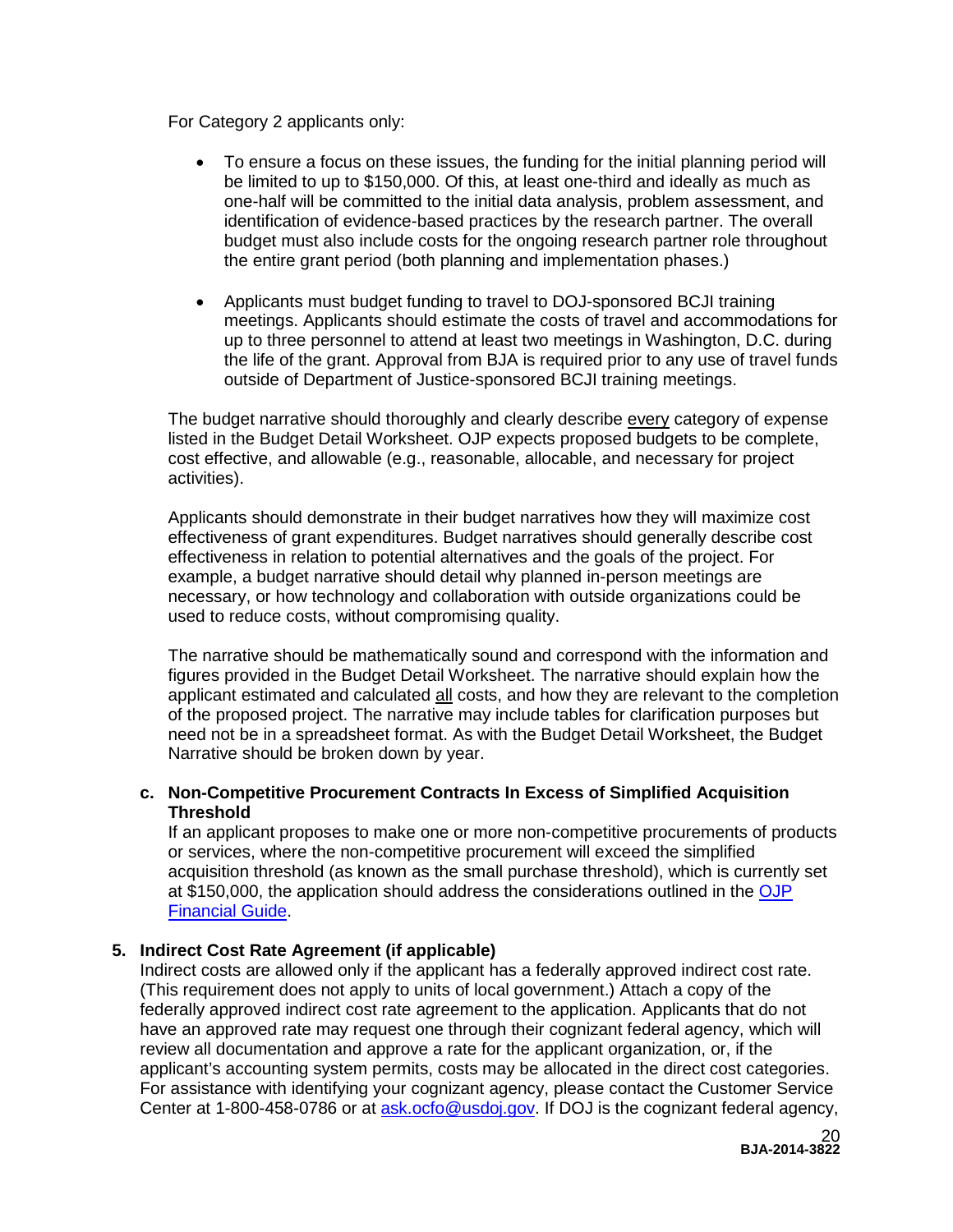applicants may obtain information needed to submit an indirect cost rate proposal at [www.ojp.usdoj.gov/funding/pdfs/indirect\\_costs.pdf.](http://www.ojp.usdoj.gov/funding/pdfs/indirect_costs.pdf)

# <span id="page-20-0"></span>**6. Tribal Authorizing Resolution (if applicable)**

Tribes, tribal organizations, or third parties proposing to provide direct services or assistance to residents on tribal lands should include in their applications a resolution, a letter, affidavit, or other documentation, as appropriate, that certifies that the applicant has the legal authority from the tribe(s) to implement the proposed project on tribal lands. In those instances when an organization or consortium of tribes applies for a grant on behalf of a tribe or multiple specific tribes, the application should include appropriate legal documentation, as described above, from all tribes that would receive services or assistance under the grant. A consortium of tribes for which existing consortium bylaws allow action without support from all tribes in the consortium (i.e., without an authorizing resolution or comparable legal documentation from each tribal governing body) may submit, instead, a copy of its consortium bylaws with the application.

### <span id="page-20-1"></span>*7.* **Additional Attachments**

#### • **Time and Task Plan and Position Descriptions**

Attach a Time and Task Plan Timeline (with an estimated start date of October 1, 2014) with each project goal, related objective, activity, expected completion date, and responsible person or organization; and Position Descriptions for key positions. Do not include materials not requested in this attachment; additional material will not be reviewed.

- **Memorandums of Understanding (MOUs) and Letters of Support**  Each applicant must submit, as part of its application, a Memorandum of Understanding, signed by each individual, organization, or agency listed below (1-5). Each must:
	- o Describe each partner's financial and programmatic commitment.
	- $\circ$  Describe how each partner's existing vision and current activities align with those of the BCJI cross-sector partnership.
	- o For MOUs from the law enforcement partner, include a commitment to provide crime and arrest data needed to complete the crime analysis described in this solicitation in addition to specific staff that will oversee this effort.

MOUs must be included from the following individuals/organizations:

- 1. Fiscal agent\*
- 2. Local law enforcement agency
- 3. One cross-sector partner
- 4. One community leader

Applicants should provide Letters of Support from any other key members of the cross sector partnership team or other entities that will be key partners in the BCJI strategy.

\*NOTE: To minimize duplication, if the fiscal agent is also the law enforcement agency, the MOU should indicate how the law enforcement agency will lead the effort and include the specified items listed above.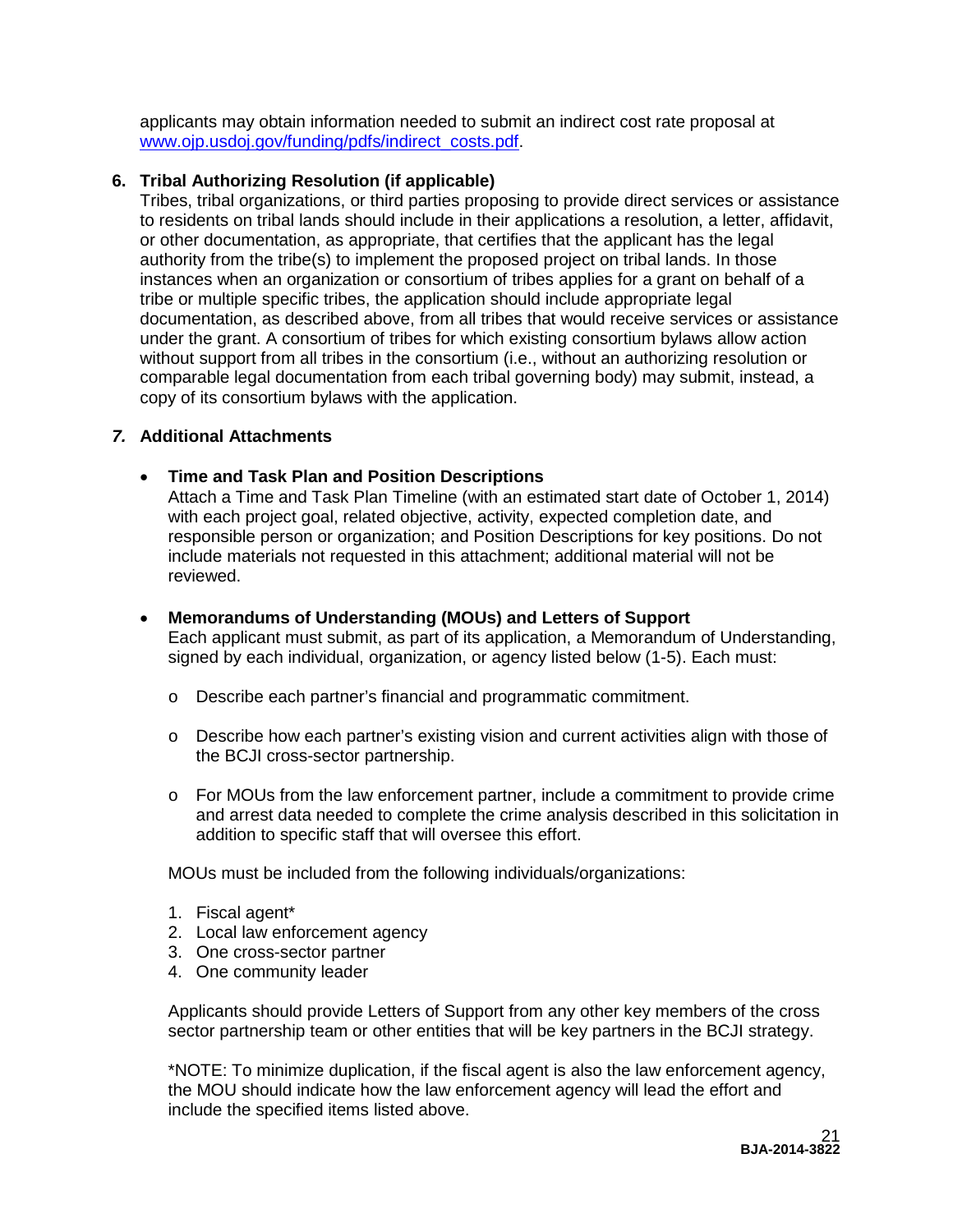# • **Research Partner Letter of Participation**

### Qualifications, Expertise, and Letter of Participation

The Principal Investigator/Research Partner should provide a brief biographical statement about their qualifications in conducting field research. At a minimum, the letter should include the following: highest degree earned, year, and institution; years of experience in conducting research and evaluation (specifically as it relates to criminal justice and neighborhood revitalization topics); and a list of no more than three publications relevant to policing and/or evaluation. The Research Partner should demonstrate his/her expertise and knowledge of community-oriented, place-based crime strategies, evaluation methods, and describe any history of a relationship and familiarity with the police agency (has he/she worked with the fiscal agent and/or police agency in the past or is this a new endeavor.)

Additionally, the Research Partner should indicate its capacity to assist the police agency with data collection issues and analysis. The letter should include a brief paragraph about the evaluation methods that will be used for the project.

#### Memorandum of Agreement

If the application is selected to receive a grant award, the fiscal agent, police agency (if not the fiscal agent), and the Research Partner will be asked to include a Memorandum of Agreement about the specific roles, responsibilities, and expectations of the Research Partner. The MOA should be signed by the Research Partner and the designated officials within the fiscal agent and police department, if separate agencies.

# • **Applicant Disclosure of Pending Applications**

Applicants are to disclose whether they have pending applications for federally funded grants or subgrants (including cooperative agreements) that include requests for funding to support the same project being proposed under this solicitation and will cover the identical cost items outlined in the budget narrative and worksheet in the application under this solicitation. The disclosure should include both direct applications for federal funding (e.g., applications to federal agencies) and indirect applications for such funding (e.g., applications to State agencies that will subaward federal funds).

OJP seeks this information to help avoid any inappropriate duplication of funding. Leveraging multiple funding sources in a complementary manner to implement comprehensive programs or projects is encouraged and is not seen as inappropriate duplication.

Applicants that have pending applications as described above are to provide the following information about pending applications submitted within the last 12 months:

- the federal or state funding agency
- the solicitation name/project name
- the point of contact information at the applicable funding agency.

| <b>Federal or State</b><br><b>Funding</b><br>Agency | <b>Solicitation</b><br><b>Name/Project Name</b> | Name/Phone/E-mail for Point of Contact at Funding<br>Agency |  |
|-----------------------------------------------------|-------------------------------------------------|-------------------------------------------------------------|--|
| DOJ/COPS                                            | <b>COPS Hiring Program</b>                      | Jane Doe, 202/000-0000; jane.doe@usdoj.gov                  |  |
|                                                     |                                                 | 22                                                          |  |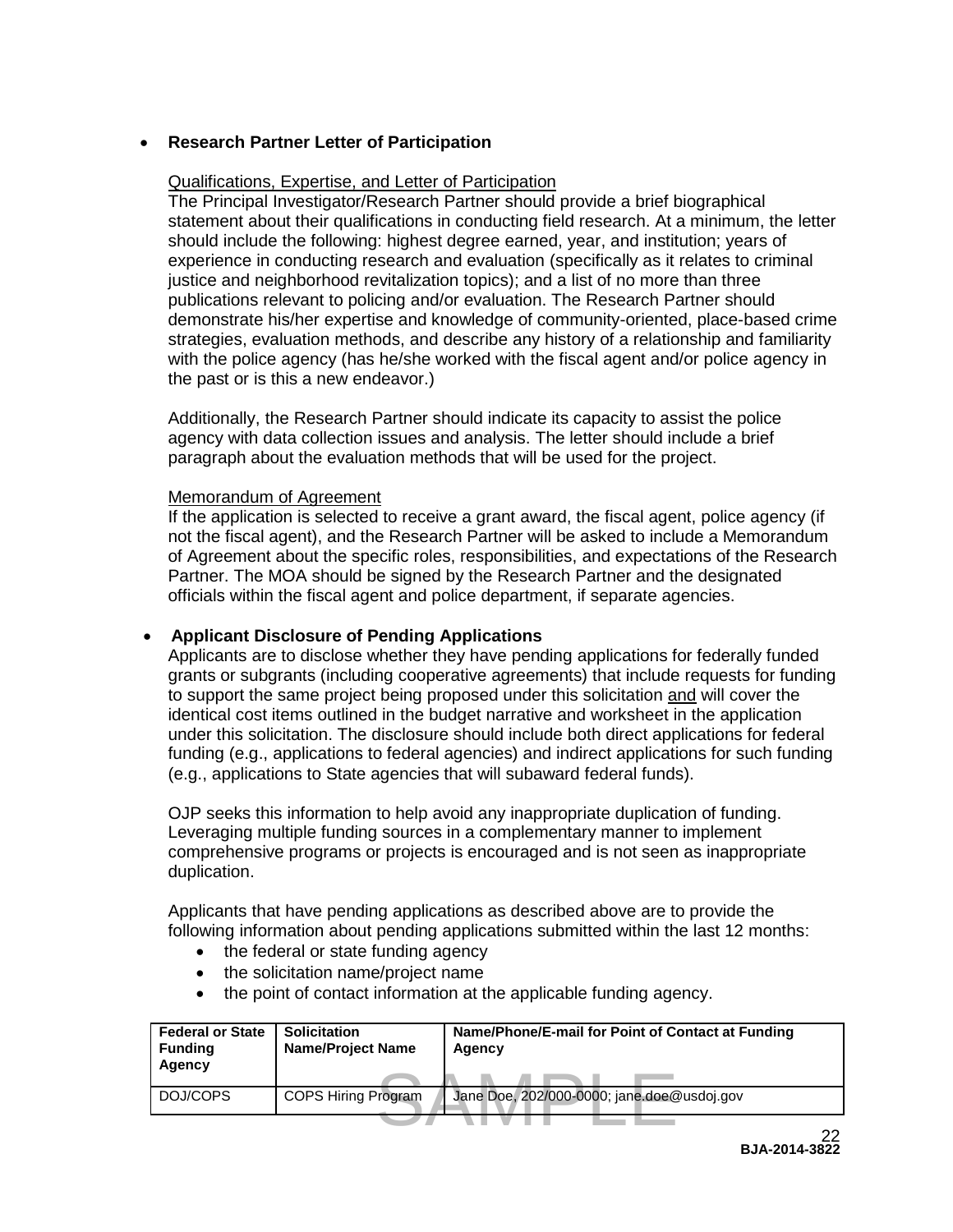| HHS/ Substance<br><b>Drug Free Communities</b><br>Mentoring Program/<br>Abuse & Mental<br>North County Youth<br><b>Health Services</b><br>Mentoring Program<br>Administration | John Doe, 202/000-0000; john.doe@hhs.gov |
|-------------------------------------------------------------------------------------------------------------------------------------------------------------------------------|------------------------------------------|
|-------------------------------------------------------------------------------------------------------------------------------------------------------------------------------|------------------------------------------|

Applicants should include the table as a separate attachment, with the file name "Disclosure of Pending Applications," to their application. Applicants that do not have pending applications as described above are to include a statement to this effect in the separate attachment page (e.g., "[Applicant Name on SF-424] does not have pending applications submitted within the last 12 months for federally funded grants or subgrants (including cooperative agreements) that include requests for funding to support the same project being proposed under this solicitation and will cover the identical cost items outlined in the budget narrative and worksheet in the application under this solicitation.").

#### • **Research and Evaluation Independence and Integrity**

If a proposal involves research and/or evaluation, regardless of the proposal's other merits, in order to receive funds, the applicant must demonstrate research/evaluation independence, including appropriate safeguards to ensure research/evaluation objectivity and integrity.

For purposes of this solicitation, research and evaluation independence and integrity pertains to ensuring that the design, conduct, or reporting of research and evaluation funded by BJA grants, cooperative agreements, or contracts will not be biased by any personal or financial conflict of interest on the part of the investigators responsible for the research and evaluation or on the part of the applicant organization. Conflicts can be either actual or apparent. Examples of potential investigator (or other personal) conflict situations may include those in which an investigator would be in a position to evaluate a spouse's work product (actual conflict), or an investigator would be in a position to evaluate the work of a former colleague (potential apparent conflict). With regard to potential organizational conflicts of interest, as one example, generally an organization could not be given a grant to evaluate a project if that organization had itself provided substantial prior technical assistance to that project, as the organization in such an instance would appear to be evaluating the effectiveness of its own prior work. The key is whether a reasonable person understanding all of the facts would be able to have confidence that the results of any research or evaluation project are objective and reliable. Any outside personal or financial interest that casts doubt on that objectivity and reliability is a problem.

In the attachment dealing with research and evaluation independence and integrity, the applicant should explain the process and procedures that the applicant has put in place to identify and eliminate (or, at the very least, mitigate) potential personal or financial conflicts of interest on the part of its staff, consultants, and/or subrecipients. It should also identify any potential organizational conflicts of interest on the part of the applicant with regard to the proposed research/evaluation. If the applicant reasonably believes that no potential personal or organizational conflicts of interest exist, then the applicant should provide a brief narrative explanation of how and why it reached that conclusion. Documentation that may be helpful in this regard could include organizational codes of ethics/conduct or policies regarding organizational, personal, and financial conflicts of interest.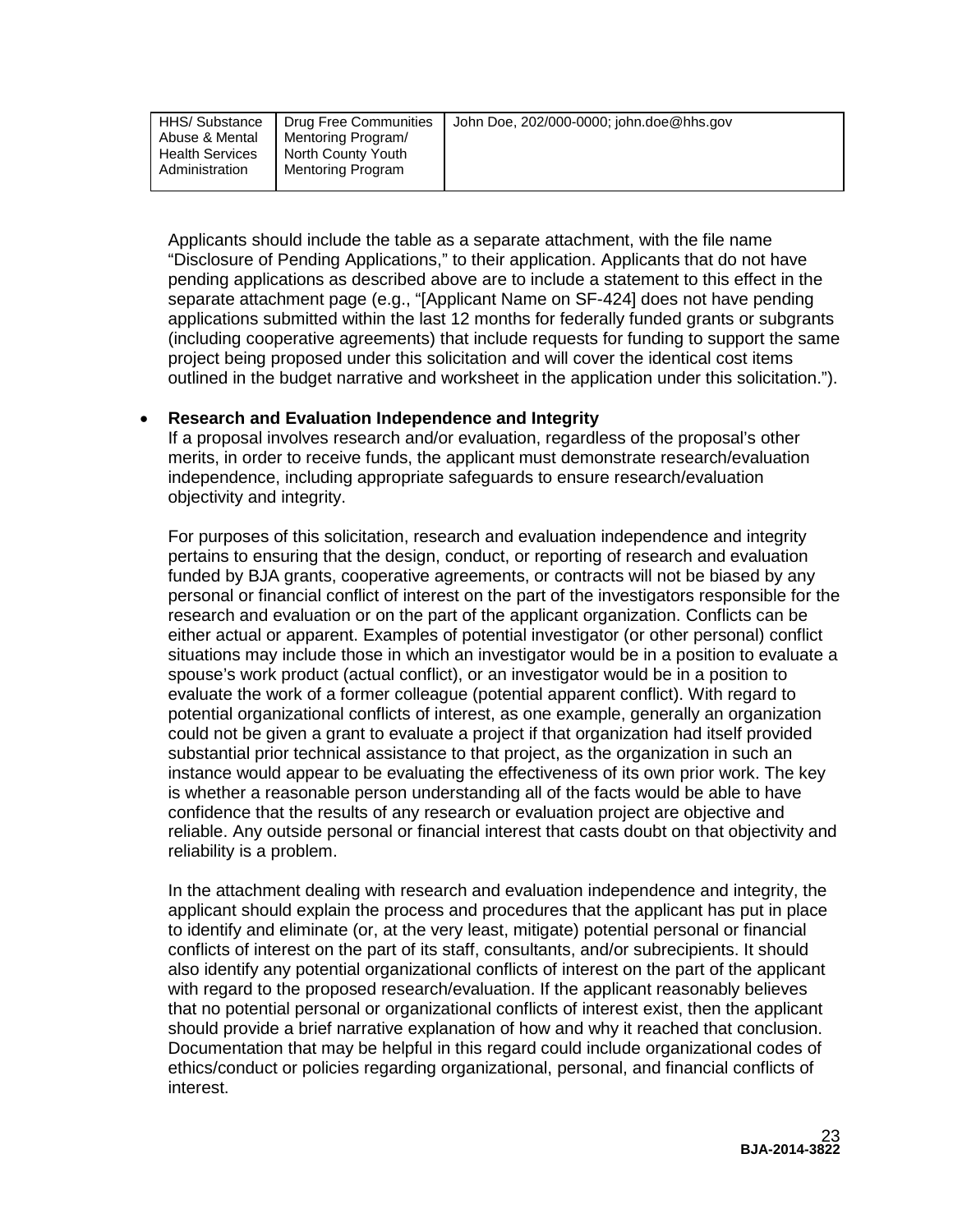For situations in which potential personal or organizational conflicts of interest exist, in the attachment, the applicant should identify the safeguards the applicant has or will put in place to eliminate, mitigate, or otherwise address those conflicts of interest.

Considerations in assessing research and evaluation independence and integrity will include, but may not be limited to, the adequacy of the applicant's efforts to identify factors that could affect the objectivity or integrity of the proposed staff and/or the organization in carrying out the research, development, or evaluation activity; and the adequacy of the applicant's existing or proposed remedies to control any such factors.

# <span id="page-23-0"></span>**8. Accounting System and Financial Capability Questionnaire**

Any applicant (other than an individual) that is a non-governmental entity and that has not received any award from OJP within the past 3 years must download, complete, and submit this [form.](http://www.ojp.usdoj.gov/funding/forms/financial_capability.pdf)

# <span id="page-23-1"></span>**Selection Criteria**

# **1. Statement of the Problem (20 percent)**

All applicants should explain limitations on funding the program adequately without federal assistance.

- Describe the nature and scope of crime in the targeted neighborhood, including identifying the number and location of the specific city blocks or other hot spots where a large proportion of crime or types of crime occur, as compared with crime rates in the overall jurisdiction. Provide any local/state data and a trend analysis **for the specific target area** (including data, Uniform Crime Reporting (UCR), calls for service, and survey results from target area residents) to support the discussion. Provide additional information about what is causing the crime to occur in the crime hot spots (e.g. the crime drivers).
- Describe the geographic boundaries of the targeted neighborhood, the zip code, as well as the population size and demographic make-up of the population of both the overall jurisdiction and the targeted neighborhood where the BCJI strategy is proposed.

Planning Applicants (Category 1) in addition to the above:

• Discuss the efforts (identifying any barriers or challenges) that have been made to date to design a strategic, collaborative, and community-oriented plan to reduce crime in a target neighborhood.

### **2. Project Design and Implementation (30 percent)**

Planning Applicants (Category 1)

- Describe proposed planning activities and expected outcomes.
- Planning activities should include establishing a collaborative structure, with agreements between collaborative partners in place that address the organization and composition of the planning/oversight body; developing a statement of the program's goals, objectives,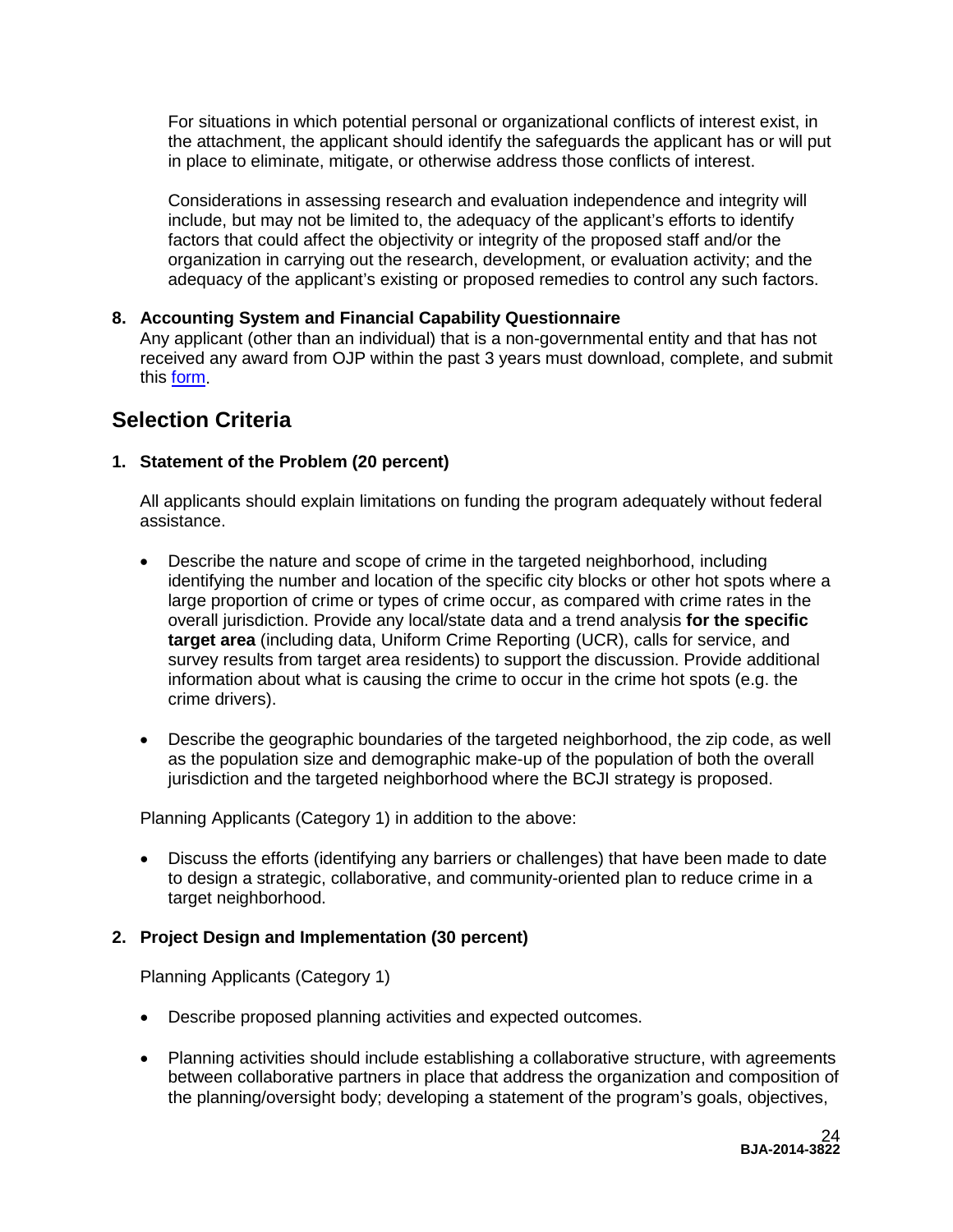and work plan agreed upon by collaborative partners; identifying a list of services and resources in the jurisdiction that can support the proposed project; and developing a data-driven strategy to inform programmatic strategies and monitor the impact of proposed programs.

Planning and Implementation Grantees (Category 2)

- Describe the strategy to address the specific crime problem identified by building a continuum of solutions that can include enforcement, prevention, intervention, and treatment strategies. The BCJI strategy does not need to address all crime issues, but should comprehensively address the specific neighborhood challenges identified in the statement of the problem.
- The project design and strategy should conform to the BCJI core program elements and should target the reduction and prevention of crime in the identified crime hot spots. The continuum of solutions must be based on the best available research and evidencebased policies and practices, where available, and can propose to employ research findings in a new way or to a new target population.<sup>[19](#page-24-0)</sup> The resources listed on page 10 provide an excellent catalog of evidence-based and promising practices that applicants are encouraged to incorporate into their strategy. Where there are gaps in knowledge, the applicant should incorporate data and innovation to develop new or revised strategies.
- Applicants must outline a comprehensive and coordinated strategy as outlined below. The summary narrative of the program strategy should be clearly tied and aligned with the Time and Task Plan.
	- A. **Goals and Objectives.** Identify the program goals and describe the "future vision" for the target neighborhood, specifically describing how this vision will address the problems and unmet needs identified in the Statement of the Problem. For each goal, identify the major objectives that are precise and measurable and identify strategies, programs, and policies to achieve the goals.
	- B. **Planning and Research Partner Role.** Describe how the planning period will be used to reach critical planning milestones; BCJI grantees will be guided through this phase with the BJA TTA provider's Planning and Implementation guide. Examples of such milestones may include community and resident engagement, regular meetings with the research partner, data collection and analysis, building partnership and collaboration infrastructure, identification of crime reduction strategies budget revisions.
		- **Describe specifically how the project will accomplish expected outcomes by** providing the goals, objectives, and the performance measures applicable to the project. Include a comprehensive timeline that identifies milestones, numerically lists deliverables, and identifies who is responsible for each activity (Time and Task Plan attachment).

<span id="page-24-0"></span><sup>&</sup>lt;sup>19</sup> Resources on evidence-based programs and practices are available at both [www.bja.gov/evaluation/evidence](http://www.bja.gov/evaluation/evidence-based.htm)[based.htm](http://www.bja.gov/evaluation/evidence-based.htm) and [Crimesolutions.gov.](http://www.crimesolutions.gov/)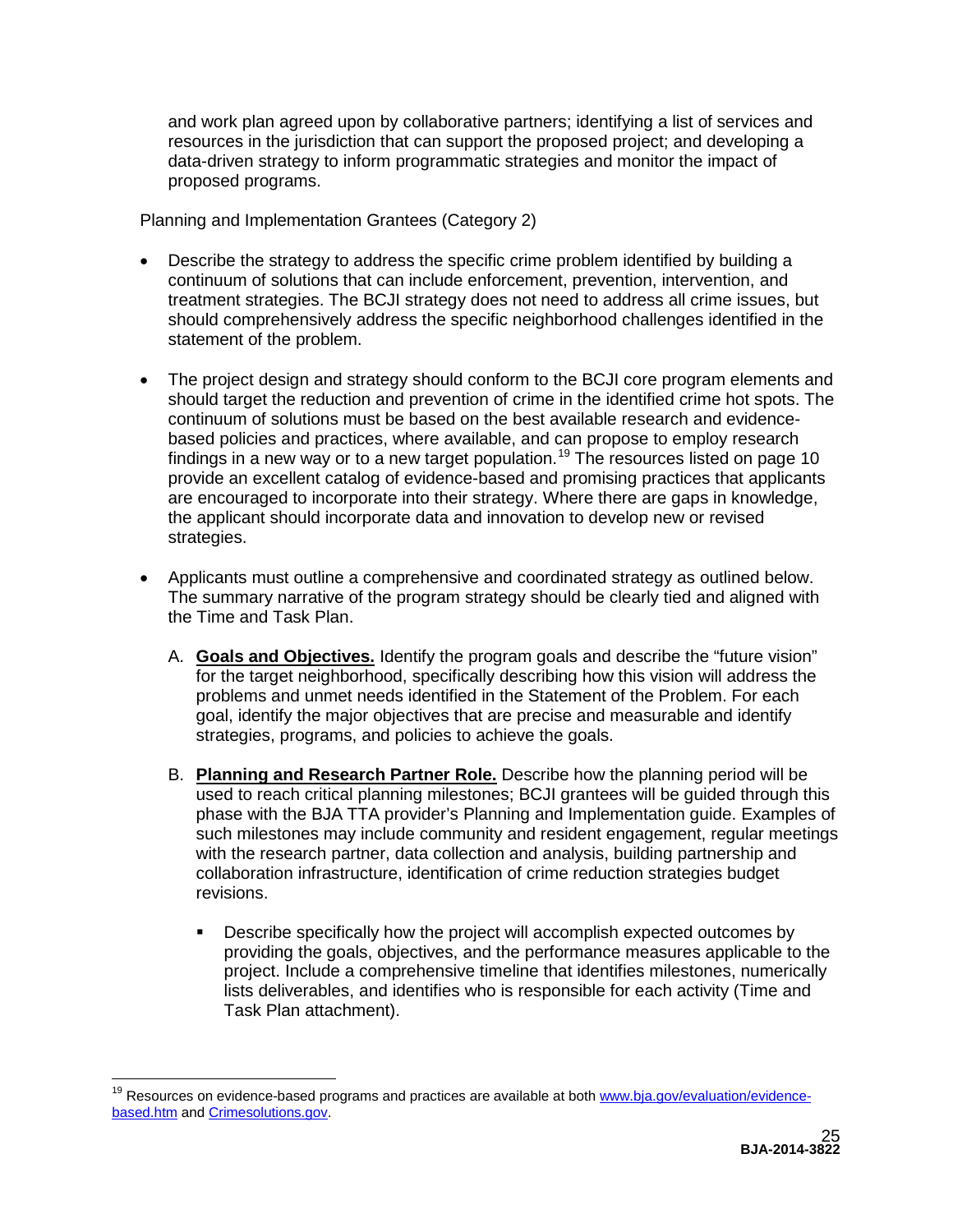- Describe the research partner roles and responsibilities throughout the BCJI grant – both planning and implementation stages. At a minimum, the research partner should: assist in problem description and definition; participate in solution development; provide ongoing analysis, monitoring, and assessment of the solution(s) impact; and assist with the production of the final report.
- See page 10 under "**Helpful Resources: Finding Evidence-Based Strategies for Crime Reduction Including Examples of Successful Research-Practitioner Collaborations"** for useful guidance in establishing the roles and responsibilities of the research partner in your BCJI strategy.
- Describe and provide evidence of the types and quality of data sources available to the agency to conduct appropriate analysis. For example: does the agency have access to multiple sources of data (both internal and external to the agency) specific to the identified problem(s)?
- Does the agency have the ability to integrate data from different sources?
- C. **Implementation Strategies and Activities (Category 2 Applicants ONLY)**. Describe the plan to implement the BCJI strategy, identifying the specific strategies and their activities that will be conducted to achieve proposed project goals and objectives.

Each strategy should fall within one of the following categories. See the definition of evidence on page 10 and research on page 9.

- **Evidence-Based Policies and Practices**: Describe each evidence-based policy or practice to be employed and how it responds to the issue or need as a placebased strategy and/or with the target population.
- **Research-Based Policies and Practices**. Where there is some promising research, discuss current knowledge and how the promising strategy will be replicated in a new location or offer strategic enhancements of an existing model by targeting a different population, or modifying it, seeking to build a stronger knowledge base.
- **Innovations:** Where there is very little research knowledge or an emerging issue, applicants should discuss new or innovative strategies or programs, policies, service practices, or other activities that are not well documented in the science literature for the emerging area of criminal justice.
- D. **Resident Engagement.** For each activity/task, describe the strategy and operating structure for ensuring regular and meaningful engagement of neighborhood citizens.

### **3. Capabilities and Competencies (25 percent)**

A cross-sector partnership must be in place and the applicant must demonstrate the neighborhood's capacity, through the partnership, to implement the proposed strategy. The applicant entity must be able to serve as the fiscal agent and oversee coordination of a consortium of agencies, organizations, and community residents, including but not limited to, oversight of subawards of funding. The application must demonstrate, by citing specific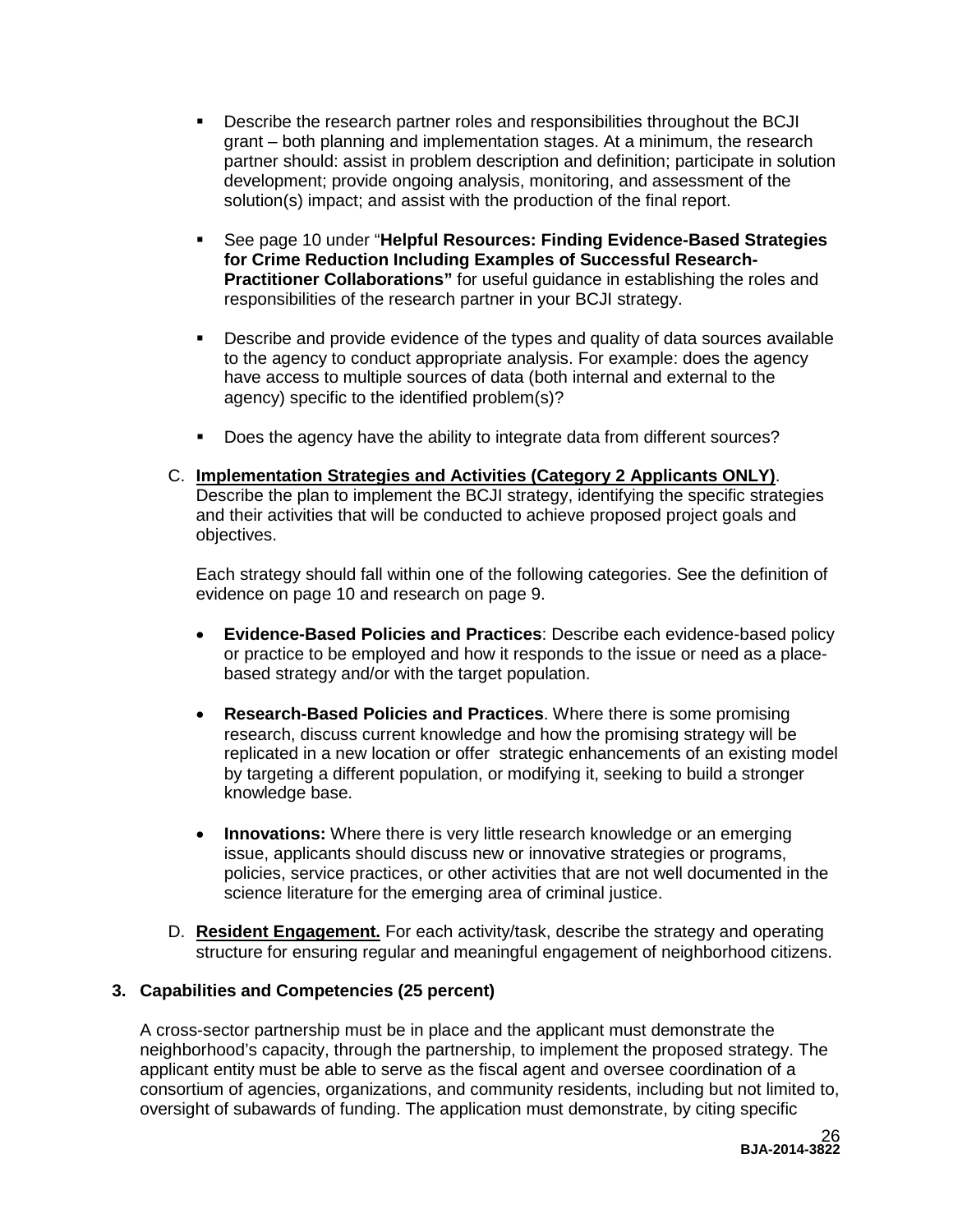examples, its capacity, commitment, and support from residents in the community to serve as the lead fiscal agent. The application must specifically document capacity by providing the following information about the fiscal agent and the cross-sector partnership:

A. Provide a list of the critical criminal justice, community, support service, and revitalization partners needed to implement the strategy. For each partner, describe the role to be played and the resources and contributions committed or to be committed. In particular, describe who will serve as the fiscal agent and who will oversee the required BCJI elements including research, data collection and analysis; planning and strategy development; community engagement; and law enforcement.

Demonstrate support of the local law enforcement agency and a research partner and include memorandums of understanding and letters of support.

- B. Discuss the capacity of each critical partner to implement the proposed strategies to improve community safety conditions for community residents, especially in the crime hot spots. This should include the enforcement, prevention, intervention, and revitalization strategies.
- C. Describe how the fiscal agent and cross-sector partnership will:
	- Monitor strategy implementation and achievement of goals and objectives.
	- Manage day-to-day tasks and activities during implementation.
	- Manage and subaward BCJI funds.
	- Facilitate researcher/practitioner partnership, including how the partners will collect and analyze crime data required in this solicitation.
	- Govern changes or modifications to the strategy.
	- Ensure project and fiscal accountability.
	- Collect, collate, and submit timely performance data, semi-annual progress reports, and quarterly financial reports.
- D. Discuss capacity to lead resident and community outreach and engage in leadership building skills, including collaboration with community-based organizations. In particular, discuss any experience the partnership has working with neighborhood residents.
- E. Describe the fiscal agent's capacity to manage interagency, cross-sector partnerships to effectively implement place-based, community-oriented crime and community revitalization strategies.

#### **4. Plan for Collecting the Data Required for this Solicitation's Performance Measures and Sustainability (15 percent)**

For each strategy objective, identify the evaluation criteria that will determine how (for Category 1 applicants) and if (for Category 2 applicants) objectives have been successfully met and one or more specific measurable outcomes for each strategy objective and the data sources that will be used to determine whether or not the outcome was accomplished

All applicants should describe their current ability to collect and analyze community-level performance and outcome data and to conduct regular assessments of program service delivery and performance as described in the BCJI model. All applicants must indicate their willingness and ability to collect and report performance and outcome data through BJA's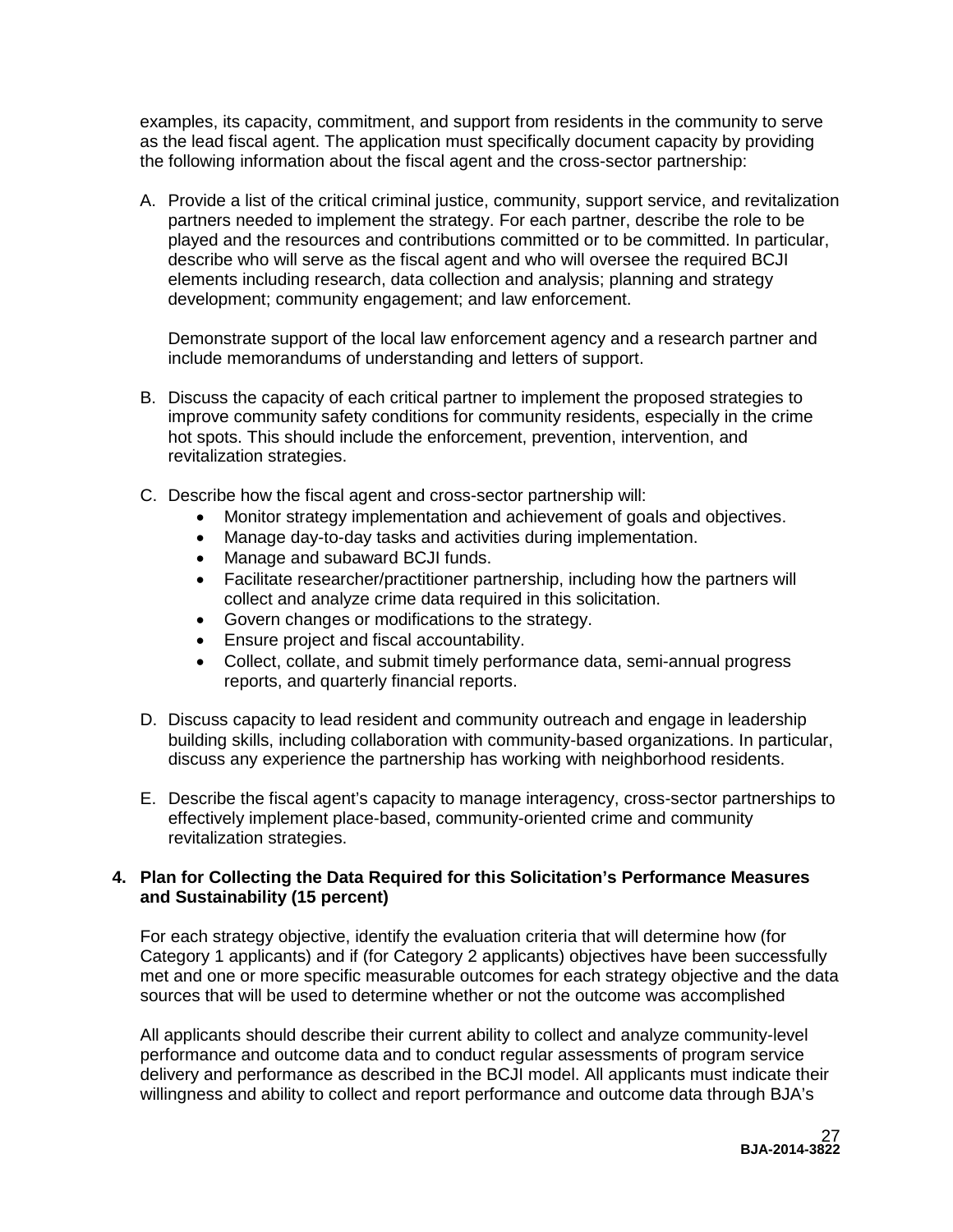Performance Measurement Tool (PMT) (no personally identifiable information shall be collected through the PMT). Applicants are expected to report on behalf of any subawardees.

Describe the process for measuring project performance. Identify who will collect the data, who is responsible for performance measurement, and how the information will be used to guide and assess the program. Describe the process to accurately report implementation findings.

Describe the steps the fiscal agent will take with the BCJI team to develop a performance management and evaluation plan. The plan should include strategies to collect data, review data, use data to improve program performance, and discuss how the BCJI team will work with the research partner including any evaluation plans.

**For Category 2 Applicants (only): Sustainability Plan.** Applicants must demonstrate the strategic leveraging of federal, state, local, and tribal funding streams sufficient to ensure sustainability. A sustainability plan acknowledges the intent of the BCJI collaborative partners to continue high impact activities beyond BCJI funding. When developing the sustainability plan, it is important that the cross-sector partnership remain thoughtful in identifying necessary resources and partners that support the strategy. Strong and effective sustainability plans are tied directly to strong, collaborative relationships with neighborhood partners that demonstrate the long-term commitment to the neighborhood change.

Outline a strategy for sustainment when the grant ends. Include a plan for any collaborative efforts that must be maintained to ensure the continued implementation of those projects. Provide a discussion of innovative approaches that will be used to maximize strategy impact and cost-effectiveness.

Define at what stage each project will be fully funded by sources other than BCJI and by what means this will occur. The applicant must show how much of the project costs are borne by BCJI funds. The information should reflect that a plan has been established to ensure the sustainment of each project.

### **5. Budget (10 Percent)**

Budgets should be complete, cost effective, and allowable (e.g., reasonable, allocable, and necessary for project activities). Budget narratives should generally demonstrate how applicants will maximize cost effectiveness of grant expenditures. Budget narratives should demonstrate cost effectiveness in relation to potential alternatives and the goals of the project.<sup>[20](#page-27-0)</sup>

*Planning Applicants (Category 1)* must provide a proposed budget (up to 18 months) that includes proposed planning activities.

*Planning and Implementation Applicants (Category 2)* must provide a proposed budget (up to 36 months) that includes both planning and implementation phase activities. It must clarify which budget items will support the planning vs. implementation phases and separate itemized budget for each budget category (e.g., personnel, fringe benefits, travel, etc.).

<span id="page-27-0"></span><sup>&</sup>lt;sup>20</sup> Generally speaking, a reasonable cost is a cost that, in its nature or amount, does not exceed that which would be incurred by a prudent person under the circumstances prevailing at the time the decision was made to incur the costs.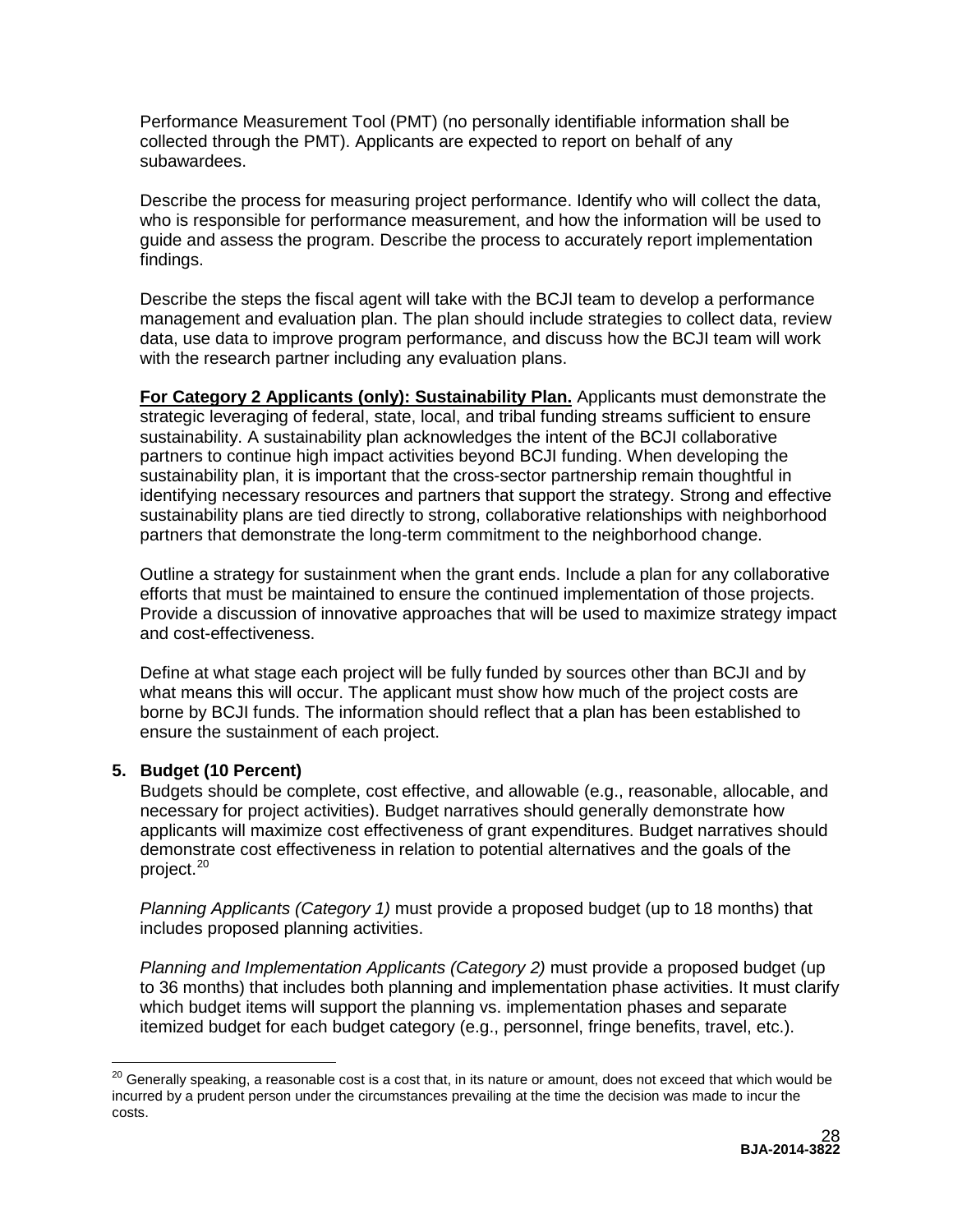Upon completion of the planning phase, applicants must submit with the implementation plan a revised budget that reflects expenditures for the total award amount and a separate itemized budget for each year of grant activity. While a match is not required, in-kind contributions are strongly encouraged and will provide evidence of the applicant's commitment and the increased potential for sustainability.

Applicants are expected to budget (travel and accommodations) for up to two trips for a minimum of three team members for BCJI conferences or trainings during the life of the grant. Because training location(s) are not known at this time, applicants should use Washington, D.C. for the budget estimate. BJA approval is required prior to any use of travel funds outside of DOJ-sponsored BCJI training meetings.

# <span id="page-28-0"></span>**Review Process**

OJP is committed to ensuring a fair and open process for awarding grants. BJA reviews the application to make sure that the information presented is reasonable, understandable, measurable, and achievable, as well as consistent with the solicitation.

Peer reviewers will review the applications submitted under this solicitation that meet basic minimum requirements. BJA may use internal peer reviewers, external peer reviewers, or a combination, to review the applications. An external peer reviewer is an expert in the subject matter of a given solicitation who is NOT a current DOJ employee. An internal reviewer is a current DOJ employee who is well-versed or has expertise in the subject matter of this solicitation. A peer review panel will evaluate, score, and rate applications that meet basic minimum requirements. Peer reviewers' ratings and any resulting recommendations are advisory only. In addition to peer review ratings, considerations for award recommendations and decisions may include, but are not limited to, underserved populations, geographic diversity, strategic priorities, past performance, and available funding.

The Office of the Chief Financial Officer, in consultation with BJA reviews applications for potential discretionary awards to evaluate the fiscal integrity and financial capability of applicants, examines proposed costs to determine if the Budget Detail Worksheet and Budget Narrative accurately explain project costs, and determines whether costs are reasonable, necessary, and allowable under applicable federal cost principles and agency regulations.

Absent explicit statutory authorization or written delegation of authority to the contrary, all final award decisions will be made by the Assistant Attorney General, who may consider factors including, but not limited to, underserved populations, geographic diversity, strategic priorities, past performance, and available funding when making awards.

# <span id="page-28-1"></span>**Additional Requirements**

Applicants selected for awards must agree to comply with additional legal requirements upon acceptance of an award. OJP encourages applicants to review the information pertaining to these additional requirements prior to submitting an application. Additional information for each requirement can be found at [www.ojp.usdoj.gov/funding/other\\_requirements.htm.](http://www.ojp.usdoj.gov/funding/other_requirements.htm)

• [Civil Rights Compliance](http://www.ojp.usdoj.gov/about/ocr/statutes.htm)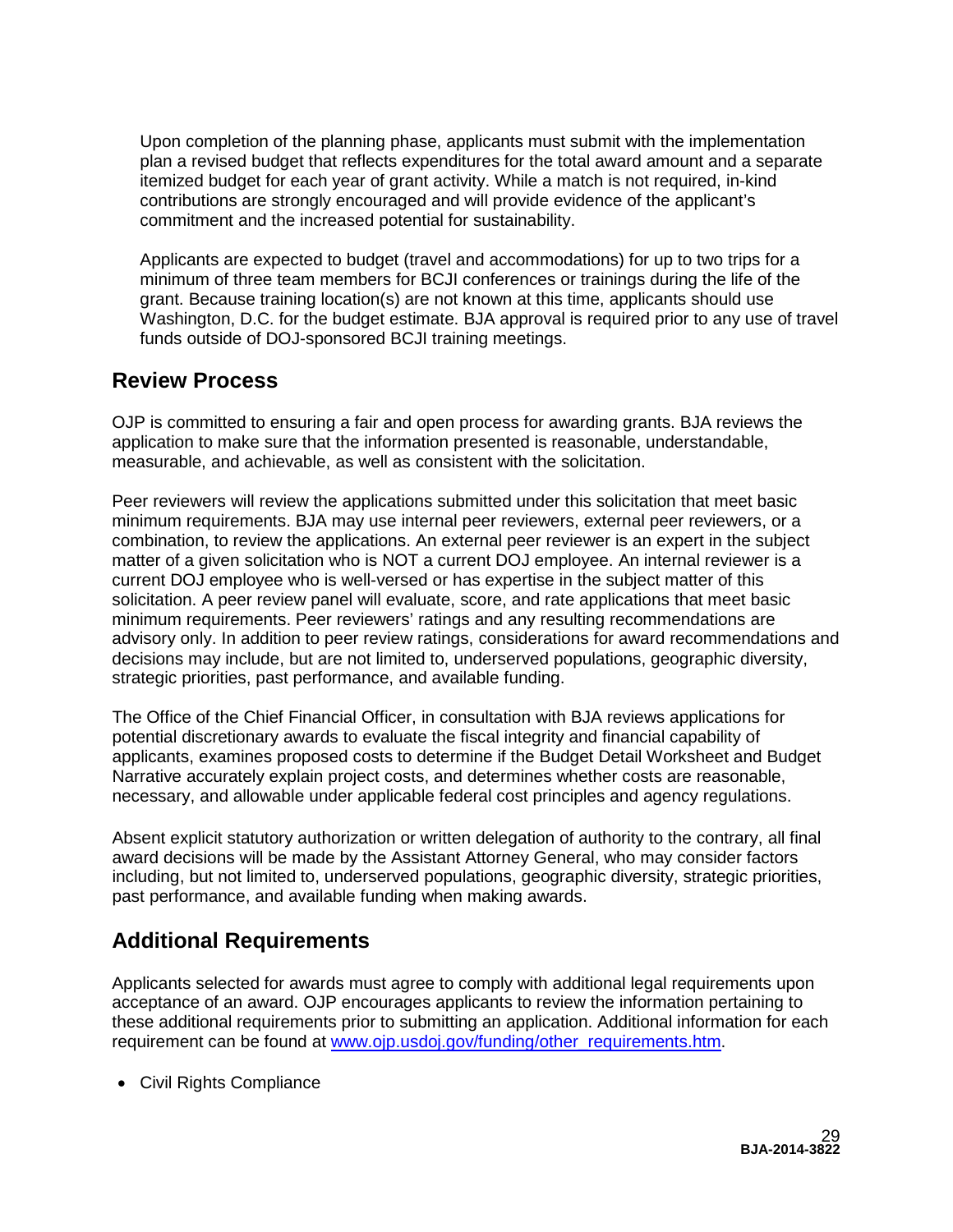- Civil Rights Compliance Specific to State Administering Agencies
- Faith-Based and Other Community Organizations
- Confidentiality
- Research and the Protection of Human Subjects
- Anti-Lobbying Act
- Financial and Government Audit Requirements
- Reporting of Potential Fraud, Waste, and Abuse, and Similar Misconduct
- National Environmental Policy Act (NEPA)
- DOJ Information Technology Standards (if applicable)
- Single Point of Contact Review
- Non-Supplanting of State or Local Funds
- Criminal Penalty for False Statements
- Compliance with [Office of Justice Programs Financial Guide](http://www.ojp.usdoj.gov/financialguide/index.htm)
- Suspension or Termination of Funding
- Non-profit Organizations
- For-profit Organizations
- Government Performance and Results Act (GPRA)
- Rights in Intellectual Property
- Federal Funding Accountability and Transparency Act of 2006 (FFATA)
- Awards in Excess of \$5,000,000 Federal Taxes Certification Requirement
- Active SAM Registration
- Policy and Guidance for Approval, Planning, and Reporting of Conferences (including Meetings and Trainings)
- <span id="page-29-0"></span>• OJP Training Guiding Principles for Grantees and Subgrantees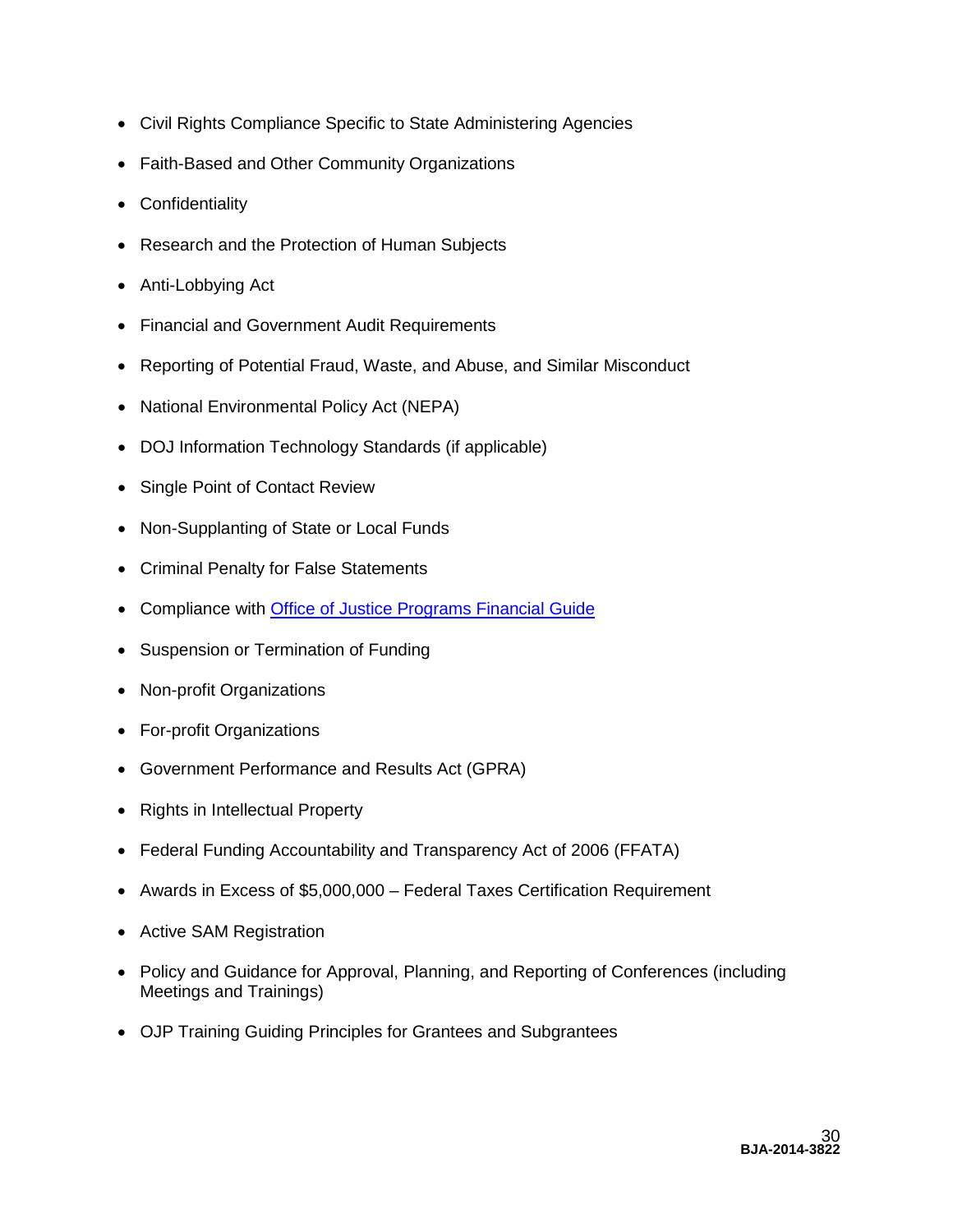# **How to Apply**

Applicants must register in, and submit applications through Grants.gov, a "one-stop storefront" to find federal funding opportunities and apply for funding. Find complete instructions on how to register and submit an application at [www.Grants.gov.](http://www.grants.gov/) Applicants that experience technical difficulties during this process should call the Grants.gov Customer Support Hotline at **800**-**518**- **4726** or **606–545–5035**, 24 hours a day, 7 days a week, except federal holidays. Registering with Grants.gov is a one-time process; however, **processing delays may occur, and it can take several weeks** for first-time registrants to receive confirmation and a user password. OJP encourages applicants to **register several weeks before** the application submission deadline. In addition, OJP urges applicants to submit applications 72 hours prior to the application due date to allow time to receive validation messages or rejection notifications from Grants.gov, and to correct in a timely fashion any problems that may have caused a rejection notification.

BJA strongly encourages all prospective applicants to sign up for Grants.gov email notifications regarding this solicitation. If this solicitation is cancelled or modified, individuals who sign up with Grants.gov for updates will be notified.

**Note on File Names and File Types: Grants.gov only permits the use of certain specific characters in names of attachment files. Valid file names may include only the characters shown in the table below. Grants.gov is designed to reject any application that includes an attachment(s) with a file name that contains any characters not shown in the table below. Grants.gov is designed to forward successfully submitted applications to OJP's Grants Management System (GMS).**

| <b>Characters</b>    | <b>Special Characters</b>                                        |                     |                       |
|----------------------|------------------------------------------------------------------|---------------------|-----------------------|
| Upper case $(A - Z)$ | Parenthesis (                                                    | Curly braces $\{\}$ | Square brackets [     |
| Lower case $(a - z)$ | Ampersand (&)                                                    | Tilde $(-)$         | Exclamation point (!) |
| Number $0 - 9$       | Comma $($ , $)$                                                  | Semicolon (;)       | Apostrophe (          |
| Underscore (         | At sign $(\mathcal{Q})$                                          | Number sign (#)     | Dollar sign (\$)      |
| Hyphen (-            | Percent sign (%)                                                 | Plus sign $(+)$     | Equal sign $(=)$      |
| Space                | When using the ampersand (&) in XML, applicants must use the "&" |                     |                       |
| Period (.)           | format.                                                          |                     |                       |

**GMS does not accept executable file types as application attachments**. These disallowed file types include, but are not limited to, the following extensions: ".com," ".bat," ".exe," ".vbs," ".cfg," ".dat," ".db," ".dbf," ".dll," ".ini," ".log," ".ora," ".sys," and ".zip." GMS may reject applications with files that use these extensions. It is important to allow time to change the type of file(s) if the application is rejected.

All applicants are required to complete the following steps:

**1. Acquire a Data Universal Numbering System (DUNS) number.** In general, the Office of Management and Budget requires that all applicants (other than individuals) for federal funds include a DUNS number in their applications for a new award or a supplement to an existing award. A DUNS number is a unique nine-digit sequence recognized as the universal standard for identifying and differentiating entities receiving federal funds. The identifier is used for tracking purposes and to validate address and point of contact information for federal assistance applicants, recipients, and subrecipients. The DUNS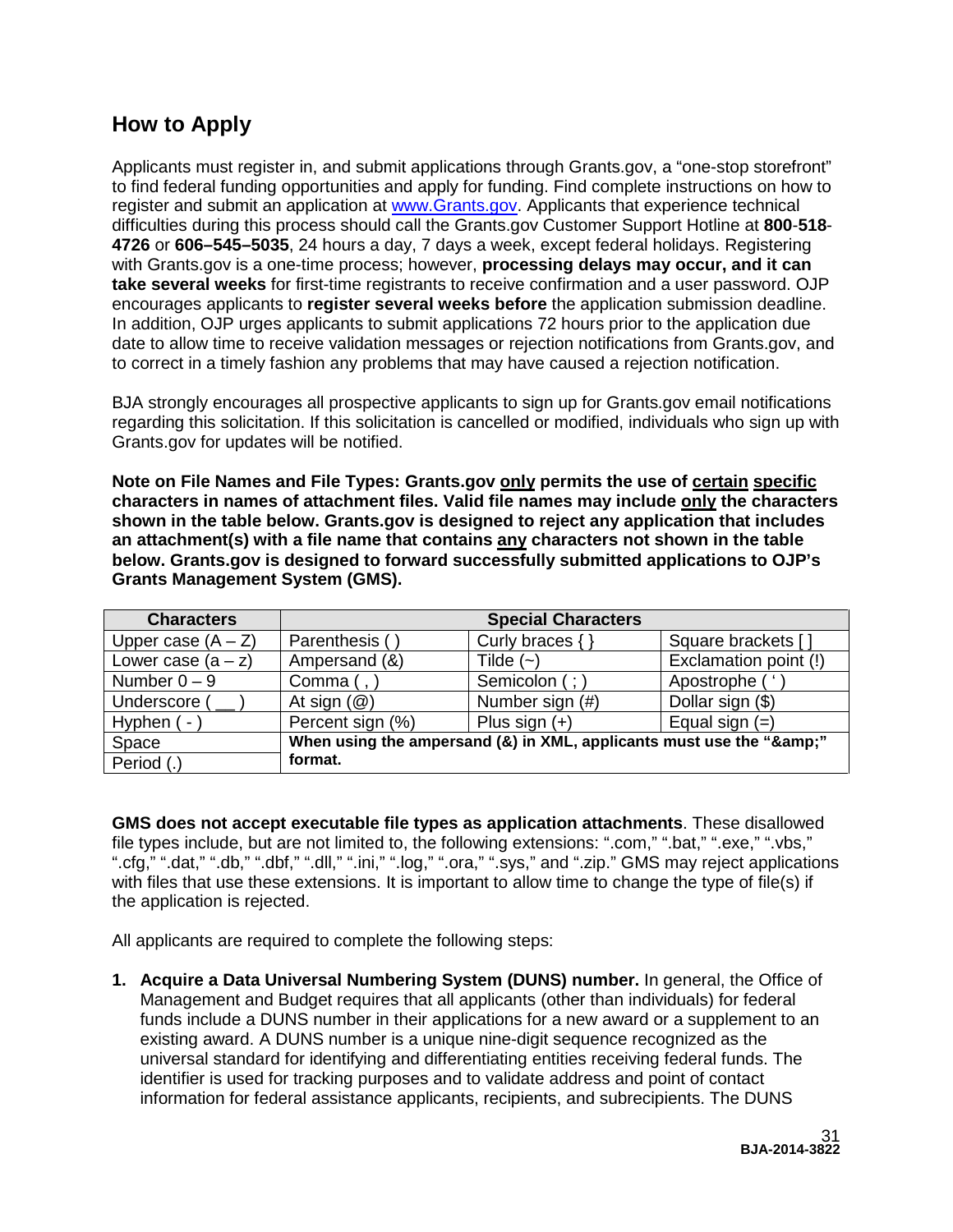number will be used throughout the grant life cycle. Obtaining a DUNS number is a free, one-time activity. Call Dun and Bradstreet at 866–705–5711 to obtain a DUNS number or apply online at [www.dnb.com.](http://www.dnb.com/) A DUNS number is usually received within 1-2 business days.

**2. Acquire registration with the System for Award Management (SAM).** SAM is the repository for standard information about federal financial assistance applicants, recipients, and subrecipients. OJP requires all applicants (other than individuals) for federal financial assistance to maintain current registrations in the SAM database. Applicants must be registered in SAM to successfully register in Grants.gov. Applicants must **update or renew their SAM registration annually** to maintain an active status.

Applications cannot be successfully submitted in Grants.gov until Grants.gov receives the SAM registration information. The information transfer from SAM to Grants.gov can take up to 48 hours. OJP recommends that the applicant register or renew registration with SAM as early as possible.

Information about SAM registration procedures can be accessed at [www.sam.gov.](https://www.sam.gov/portal/public/SAM/?portal:componentId=1f834b82-3fed-4eb3-a1f8-ea1f226a7955&portal:type=action&interactionstate=JBPNS_rO0ABXc0ABBfanNmQnJpZGdlVmlld0lkAAAAAQATL2pzZi9uYXZpZ2F0aW9uLmpzcAAHX19FT0ZfXw**)

- **3. Acquire an Authorized Organization Representative (AOR) and a Grants.gov username and password**. Complete the AOR profile on Grants.gov and create a username and password. The applicant organization's DUNS number must be used to complete this step. For more information about the registration process, go to [www.grants.gov/web/grants/register.html.](http://www.grants.gov/web/grants/register.html)
- **4. Acquire confirmation for the AOR from the E-Business Point of Contact (E-Biz POC).**  The E-Biz POC at the applicant organization must log into Grants.gov to confirm the applicant organization's AOR. Note that an organization can have more than one AOR.
- **5. Search for the funding opportunity on Grants.gov.** Use the following identifying information when searching for the funding opportunity on Grants.gov. The Catalog of Federal Domestic Assistance number for this solicitation is 16.817 titled *"*Byrne Criminal Justice Innovation Program," and the funding opportunity number is BJA-2014-3822.
- **6. Select the correct Competition ID.** Some OJP solicitations posted to Grants.gov contain multiple purpose areas, denoted by the individual Competition ID. If applying to a solicitation with multiple Competition IDs, select the appropriate Competition ID for the intended purpose area of the application.
- **7. Complete the Disclosure of Lobbying Activities.** All applicants must complete this information. Applicants that expend any funds for lobbying activities must provide the detailed information requested on the form *Disclosure of Lobbying Activities* (SF-LLL). Applicants that do not expend any funds for lobbying activities should enter "N/A" in the required highlighted fields.
- **8. Submit a valid application consistent with this solicitation by following the directions in Grants.gov.** Within 24–48 hours after submitting the electronic application, the applicant should receive an e-mail validation message from Grants.gov. The message will state whether the application has been received and validated, or rejected due to errors, with an explanation. It is possible to first receive a message indicating that the application is received and then receive a rejection notice a few minutes or hours later. Submitting well ahead of the deadline provides time to correct the problem(s) that caused the rejection.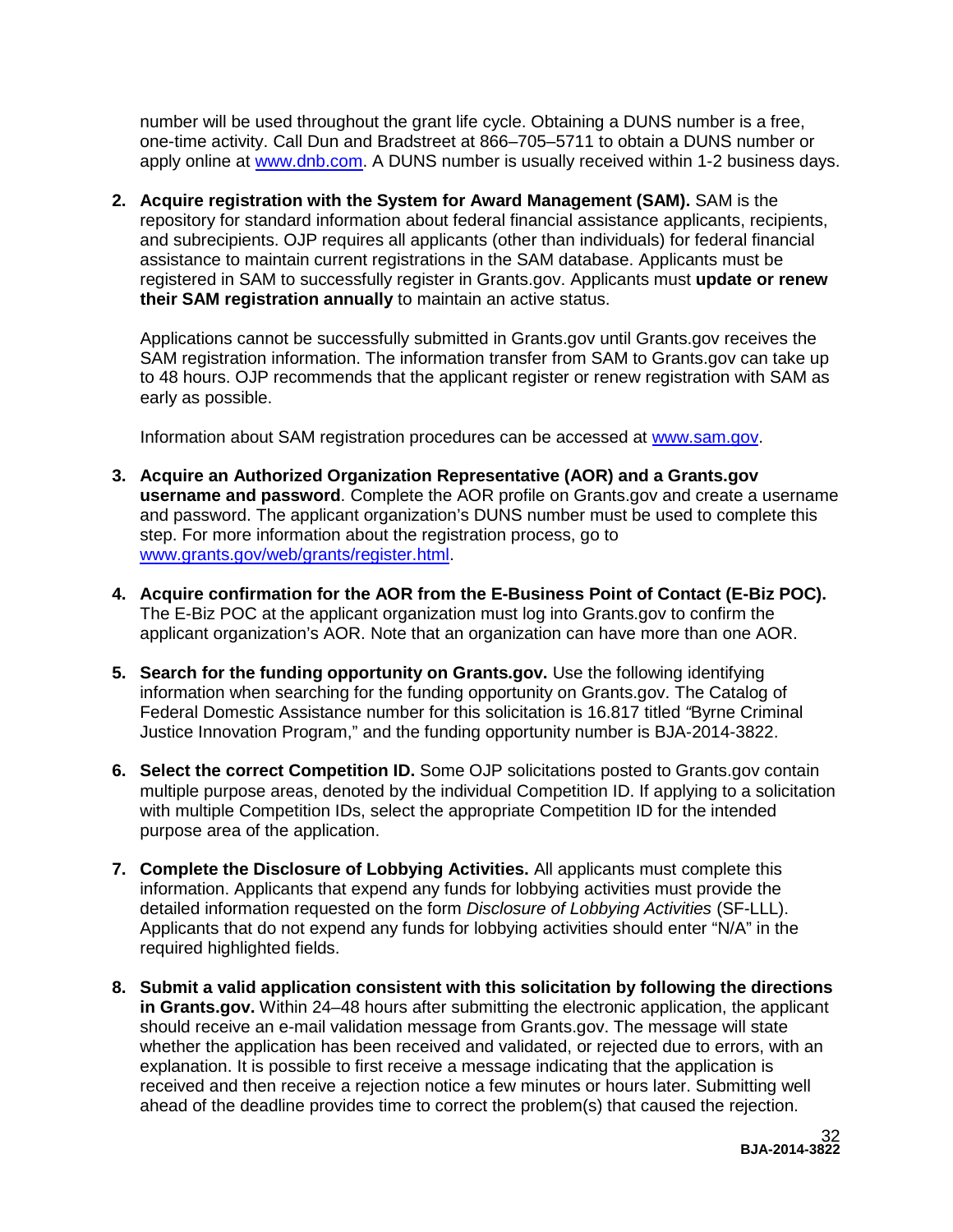**Important:** OJP urges applicants to submit applications **at least 72 hours prior** to the application due date to allow time to receive validation messages or rejection notifications from Grants.gov, and to correct in a timely fashion any problems that may have caused a rejection notification.

Click [here](http://www.grants.gov/web/grants/applicants/organization-registration.html) for further details on DUNS, SAM, and Grants.gov registration steps and timeframes.

# **Note: Duplicate Applications**

If an applicant submits multiple versions of an application, BJA will review only the most recent valid version submitted.

# **Experiencing Unforeseen Grants.gov Technical Issues**

Applicants that experience unforeseen Grants.gov technical issues beyond their control that prevent them from submitting their application by the deadline must e-mail the BJA contact identified in the Contact Information section on page 2 **within 24 hours after the application deadline** and request approval to submit their application. The e-mail must describe the technical difficulties, and include a timeline of the applicant's submission efforts, the complete grant application, the applicant's DUNS number, and any Grants.gov Help Desk or SAM tracking number(s). **Note: BJA** *does not* **automatically approve requests***.* After the program office reviews the submission, and contacts the Grants.gov or SAM Help Desks to validate the reported technical issues, OJP will inform the applicant whether the request to submit a late application has been approved or denied. If OJP determines that the applicant failed to follow all required procedures, which resulted in an untimely application submission, OJP will deny the applicant's request to submit their application.

The following conditions are generally insufficient to justify late submissions:

- failure to register in SAM or Grants.gov in sufficient time
- failure to follow Grants.gov instructions on how to register and apply as posted on its web site
- failure to follow each instruction in the OJP solicitation
- technical issues with the applicant's computer or information technology environment, including firewalls.

Notifications regarding known technical problems with Grants.gov, if any, are posted at the top of the OJP funding web page at [www.ojp.usdoj.gov/funding/solicitations.htm.](http://www.ojp.gov/funding/solicitations.htm)

# <span id="page-32-0"></span>**Provide Feedback to OJP**

To assist OJP in improving its application and award processes, we encourage applicants to provide feedback on this solicitation, the application submission process, and/or the application review/peer review process. Provide feedback to [OJPSolicitationFeedback@usdoj.gov.](mailto:OJPSolicitationFeedback@usdoj.gov)

**IMPORTANT:** This e-mail is for feedback and suggestions only. Replies are **not** sent from this mailbox. If you have specific questions on any program or technical aspect of the solicitation, **you must** directly contact the appropriate number or e-mail listed on the front of this solicitation document. These contacts are provided to help ensure that you can directly reach an individual who can address your specific questions in a timely manner.

If you are interested in being a reviewer for other OJP grant applications, please e-mail your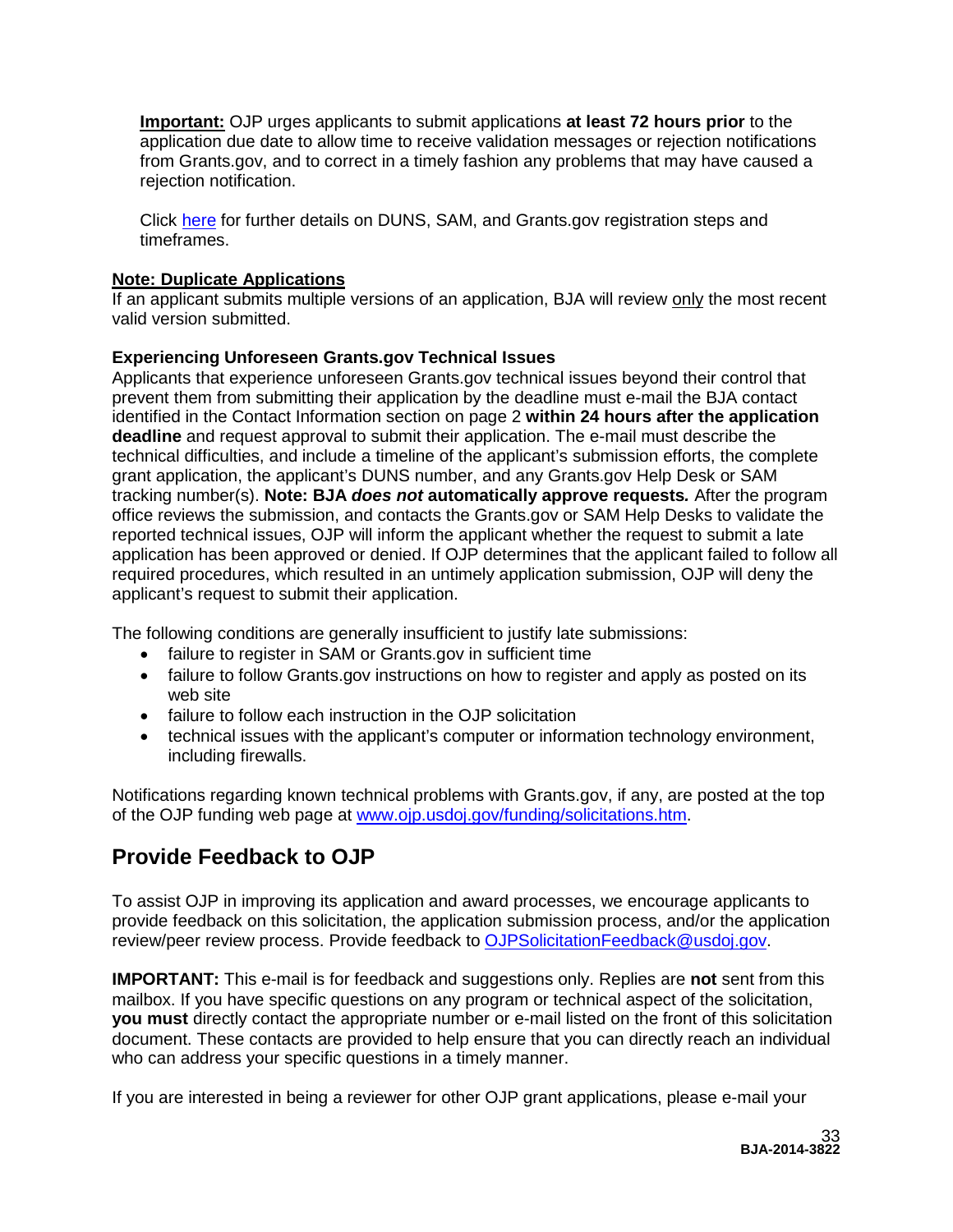resume to <u>oippeerreview@Imbps.com</u>. The OJP Solicitation Feedback email account will not forward your resume. **Note:** Neither you nor anyone else from your organization can be a peer reviewer in a competition in which you or your organization have submitted an application.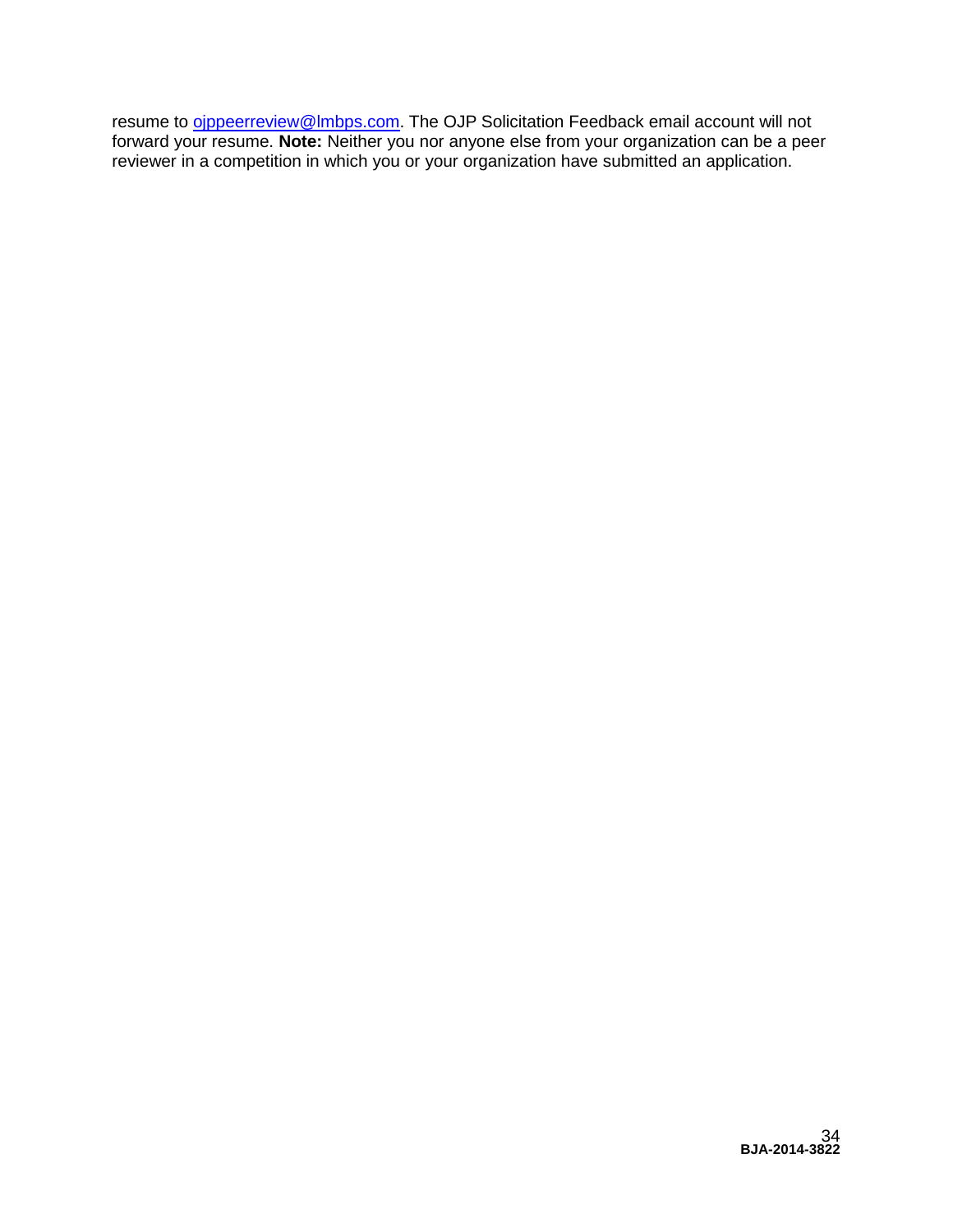# **Application Checklist FY 2014 Byrne Criminal Justice Innovation Program**

<span id="page-34-0"></span>This application checklist has been created to assist in developing an application.

# **What an Applicant Should Do:**

*Prior to Registering in Grants.gov:*

\_\_\_\_\_ Acquire a DUNs Number (see page 31)

Acquire or renew registration with SAM (see page 32)

*To Register with Grants.gov*:

Acquire AOR and Grants.gov username/password (see page 32)

- Acquire AOR confirmation from the E-Biz POC (see page 32)
- *To Find Funding Opportunity:*

Search for the funding opportunity on Grants.gov (see page 32)

- \_\_\_\_\_ Download Funding Opportunity and Application Package (see page 32)
- \_\_\_\_\_ Sign up for Grants.gov email notifications (optional) (see page 31)
- Read [Important Notice: Applying for Grants in Grants.gov](http://www.ojp.usdoj.gov/funding/grantsgov_information.htm)

# **General Requirements**:

Review ["Other Requirements"](http://www.ojp.usdoj.gov/funding/other_requirements.htm) web page

# **Scope Requirement:**

\_\_\_\_\_ The federal amount requested is within the allowable limit.

# **Eligibility Requirement:**

\_\_\_\_\_ Eligible entities to serve as fiscal agent include units of state, local governments, non-profit organizations, and federally recognized Indian tribal governments as determined by the Secretary of the Interior

Applicant(s) meet the eligibility requirements listed on the title page.

# **What an Application Should Include:**

- \_\_\_\_\_ Application for Federal Assistance (SF-424) (see page 18)
- **Notal** \*Project Abstract (see page 18)
- \*Program Narrative (see page 19)
- \*Budget Detail Worksheet (see page 19)
- \_\_\_\_\_ \*Budget Narrative (see page 19)
	- \_\_\_Employee Compensation Waiver request and justification (if applicable) (see page 14)
	- *\_\_\_*Read OJP policy and guidance on "conference" approval, planning, and reporting available at [www.ojp.gov/funding/confcost.htm](http://www.ojp.gov/funding/confcost.htm) (see page15)
	- Disclosure of Lobbying Activities (SF-LLL) (see page 32)
- Indirect Cost Rate Agreement (if applicable) (see page 20)
- \_\_\_\_\_ Tribal Authorizing Resolution (if applicable) (see page 21)
- Additional Attachments (see page 21)
	- **Time and Task Plan and Position Descriptions**
	- \_\_\_\_\_ Project Timeline
	- \_\_\_\_\_ \*MOUs/Letters of Support
	- **Nesearch Partner Letter of Participation**
	- Applicant Disclosure of Pending Applications
	- Research and Evaluation Independence and Integrity